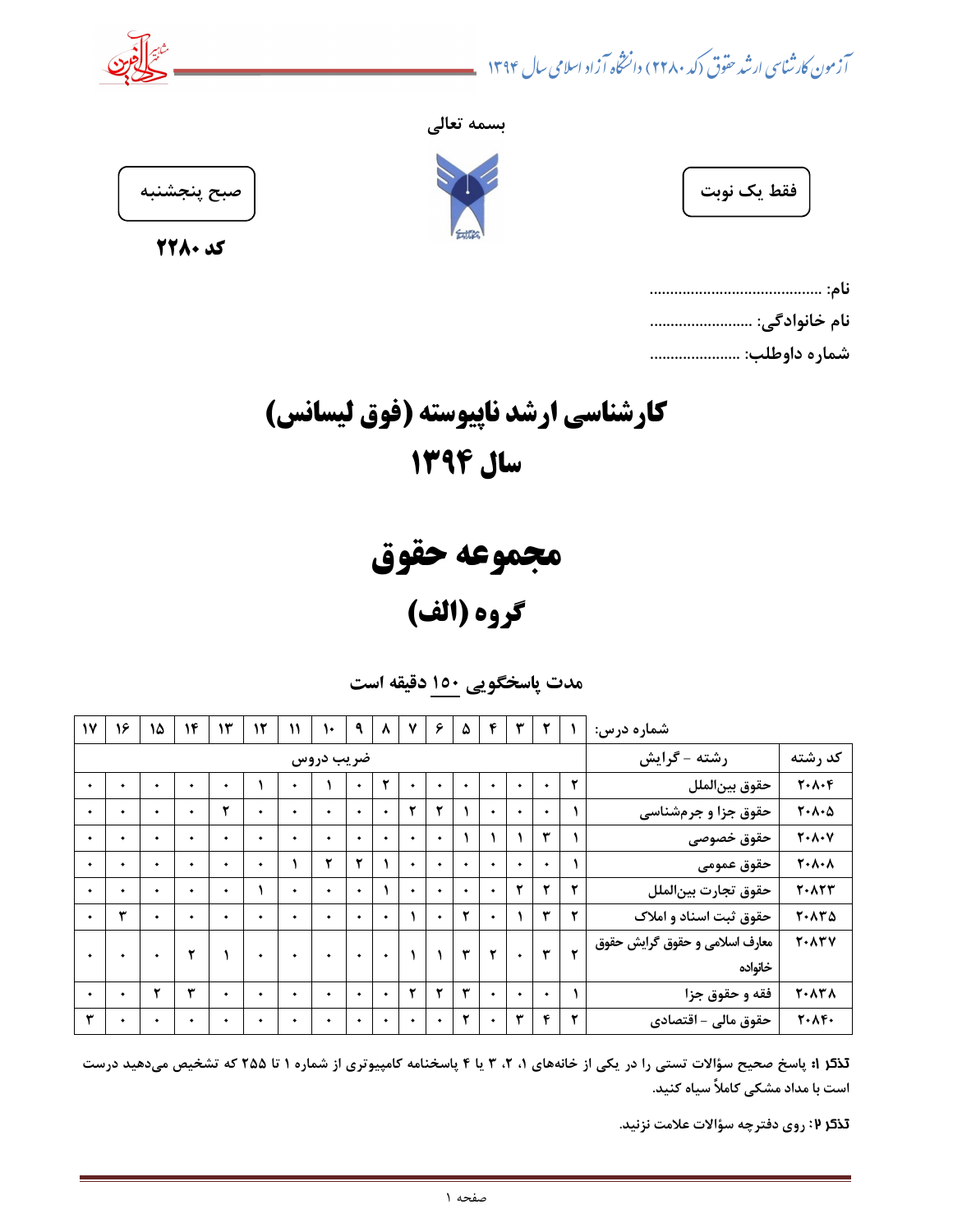آزمون کارشناسی ارشد حقوق (کد ۲۲۸۰) دانشخاه آزاد اسلامی سال ۱۳۹۴

 $\overline{a}$ 

 $\overline{a}$  $\overline{C}$ مصی انٹھیس<sub></sub> , شخص زبان تخصصی الکلیبی **1- A "commutative contract" is a ……….**  1 ) contract of sale 2 ) contract of exchange 3 ) voidable contract 4 ) sale in which the buyer makes a down payment followed by periodic payments **2- An order granted without notice or hearing, demanding the preservation of the status quo, is called ……….**  1) writ 2) injunction 3) specific performance 4 (4) restraining order **3- A negotiable bill of lading is ……….**  1 ) a document of title 2 ) a voidable document 3) a negotiation- based deal 4) subject to discount **4- ………. Is the finding of a jury, or of a judge where there is no jury, on a question of fact.**  1) conviction 2) verdict 3) sentence 4) warrant **5- Lawyers in this area of law have to ………. with some very emotional clients.**  1) comply 2) contact 3) cope 4) deal **6- Which statement is NOT correct?**  1 ) easement is an interest in land owned by owner 2 ) An easement may last forever 3 ) An easement does not give the holder the right to possess the land 4 ) An easement does not give the holder the right to sell the land **7- Iranian criminal law has followed ……….**  1 ) the inquisitorial system in the trial stage 2 ) the adversarial system in the trial stage 3 ) the adversarial system in the preliminary investigative stage 4 ) the inquisitorial system in all stages **8- The relatively new theory of victim – oriented justice substituting to criminal justice concentrates on remedies for victims. It is called ……….**  1 ) Penal justice 2 ) Administrative justice 3) Civil justice 4 ) Restorative justice **9- The continental shelf of a coastal state comprises the ………. of the submarine areas beyond its ……….**  1 ) internal waters – national jurisdiction 2 ) subsoil – contiguous zone 3 ) seabed and subsoil- territorial sea 4 ) reefs and islands- territorial sea **10- This objective of the criminal law aims at transforming an offender into a valuable member of society.**  1 ) Retribution 2 ) Rehabilitation 3 ) Deterrence 4 ) Restitution **11- States maritime zones from the coast are ………. Respectively.**  1 ) territorial sea, contiguous zone, EEZ 2 ) EEZ, high seas, territorial sea 3) contiguous zone, EEZ, high seas 4) territorial sea, EEZ, high seas **12- Every state enjoys …….... to conclude treaties.** 1) immunity 2) sovereignty 3) responsibility 4) capacity شماره داوطلب: نام و نام خانوادگي: پاسخ سؤالات را در يكي از گزينههاي ،1 ،2 3 و يا 4 پاسخنامه با مداد مشكي كاملاً سياه كنيد.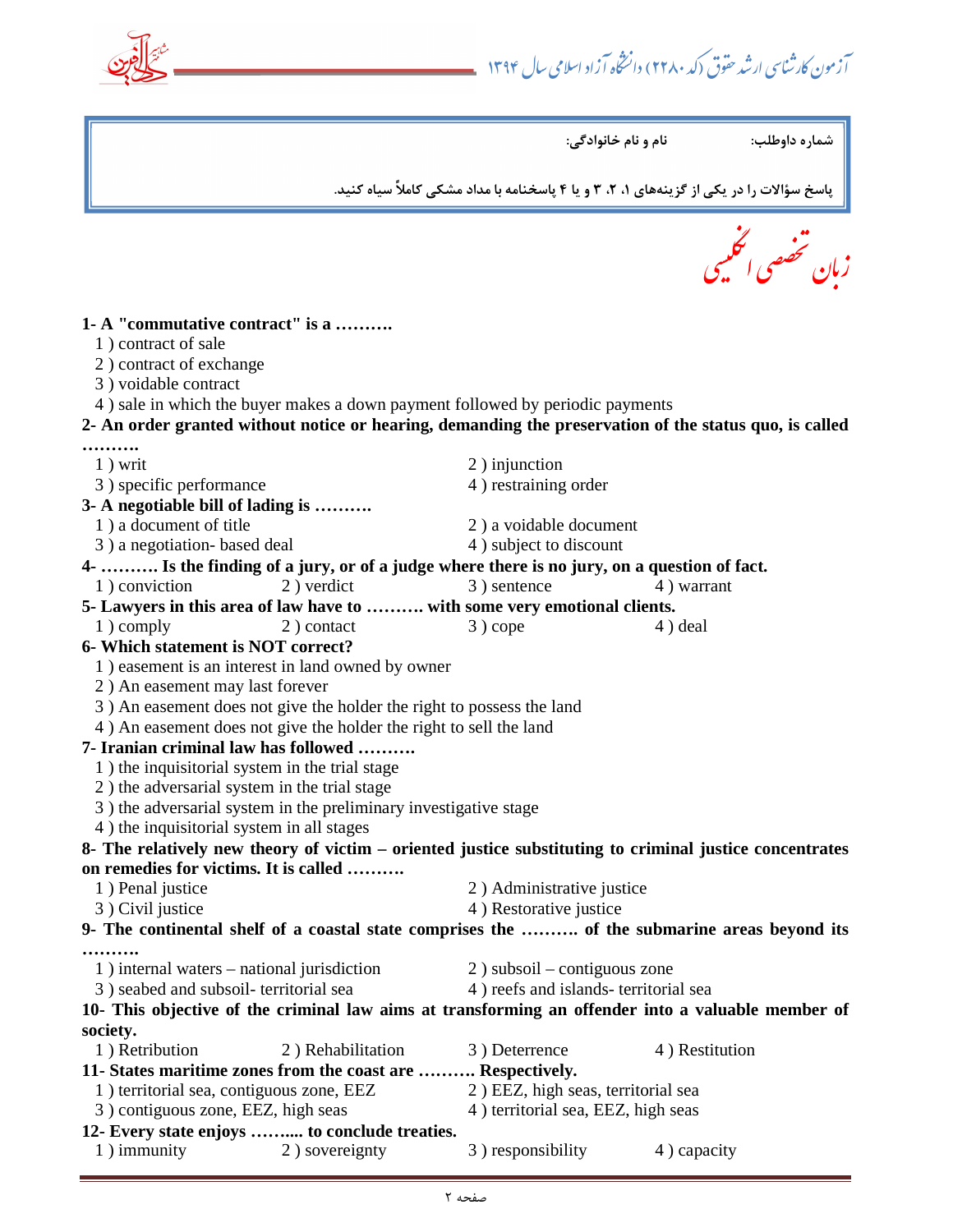آزمون کارشناسی ارشد حقوق (کد ۲۲۸۰) دانشخاه آزاد اسلامی سال ۱۳۹۴ **13- He was the subject of an investigation into a breach of ………. when he worked for the company.**  1 ) privity 2 ) confidence 3 ) confidentiality 4 ) honor **14- ………. shows a person's past behavior and attendance at work and how he or she has done their job.**  1 ) Good record 2 ) High record 3 ) Working record 4 ) Track record **15- Which one is NOT a principal organ of the United Nations?**  1) Security council 2 international criminal court 3 ) Economic and social council 4 (4) Secretariat تخصصى زبان تخصصی فرانسه **1- La loi ………. Un cadre mais les decisions sont prises au cas par cas.**  1) impose 2) definit 3) etablit 4) rend **2- M. Grandin est poursuivi pour fausse ………. de revenus.**  1) annonciatien 2) imposition 3) deduction 4) declaration **3- Vous devez ………. au consommateur tous les renseignements necessaires concernant I'utilisation du produit qu'il achete.**  1) offrir 2) fournir 3) presenter 4) compter **4 – La plupart des CDI commencent par ……….**  1 ) une periode d'essai 2 ) un poste a pouvoir 3) une convention collective 4 (4) un pr'eavis **5- Les frais d'immatriculation s'eleve ………. 450 euros.**  1 ) a hauteur de 2 ) en quantite de 3 ) a compter du 4 ) a la somme de **6- Les enfants ………. Les biens de leurs parents.**  1 ) ont le droit de 2 ) ont droit a 3 ) ont des droits sur 4 ) ont un droit **7- ………. cst celui qui doit être juge.**  1 ) L'accusé 2 ) Le témoin 3 ) l'avocat 4 ) Le condamne **8- Considerant qu' il ne s'agissait pas d'un cas de legitime defense, la cour d'assises n'a pas ………. M.Douve, qui avait tue par balle deux malfaiteurs.**  1) condamné 2) pardonné 3) inflige 4) acquitte **9- Le pouvoir executive est exerce par**  1 ) Le président de la republique 2 ) Le président de l'assemblee national 3) Le président du senat 4 (4) Le premier ministre **10- Quatre candidats ………. aux presidentielles de cette annee.**  1 ) seront choisis 2 ) seront élus 3 ) seront présentés 4 ) seront selectionnés **11- Le ministre des finances a fait des ………. Pour résoudre le deficit budgetaire.**  1 ) projets 2 ) programmes 3 ) propositions 4 ) solutions **12- Le premier ministre ………. sa démission qu president de la République.**  1 ) envoie 2 ) donne 3 ) depose 4 ) presente **13- Au niveau des entreprises, certaines decisions ne peuvent être prises qu'apres**  1) harmonisation 2) negociation 3) sanction 4) organisation **14- Parmi les sources suivantes lauqelle n'est pas directement consideree comme source de droit.**  1 ) Les lois 2 ) Les traites 3 ) La jurisprudence 4 ) La coutume **15- A quel domaine du droit se rapporte un conflit entre deux etats a propos des eaux territoriales:**  1 ) droit constitutionnel 2 ) droit international 3) droit administratif 4 and 4 and 4 and 4 and 4 and 4 and 4 and 4 and 4 and 4 and 4 and 4 and 4 and 4 and 4 and 4 and 4 and 4 and 4 and 4 and 4 and 4 and 4 and 4 and 4 and 4 and 4 and 4 and 4 and 4 and 4 and 4 and 4 and 4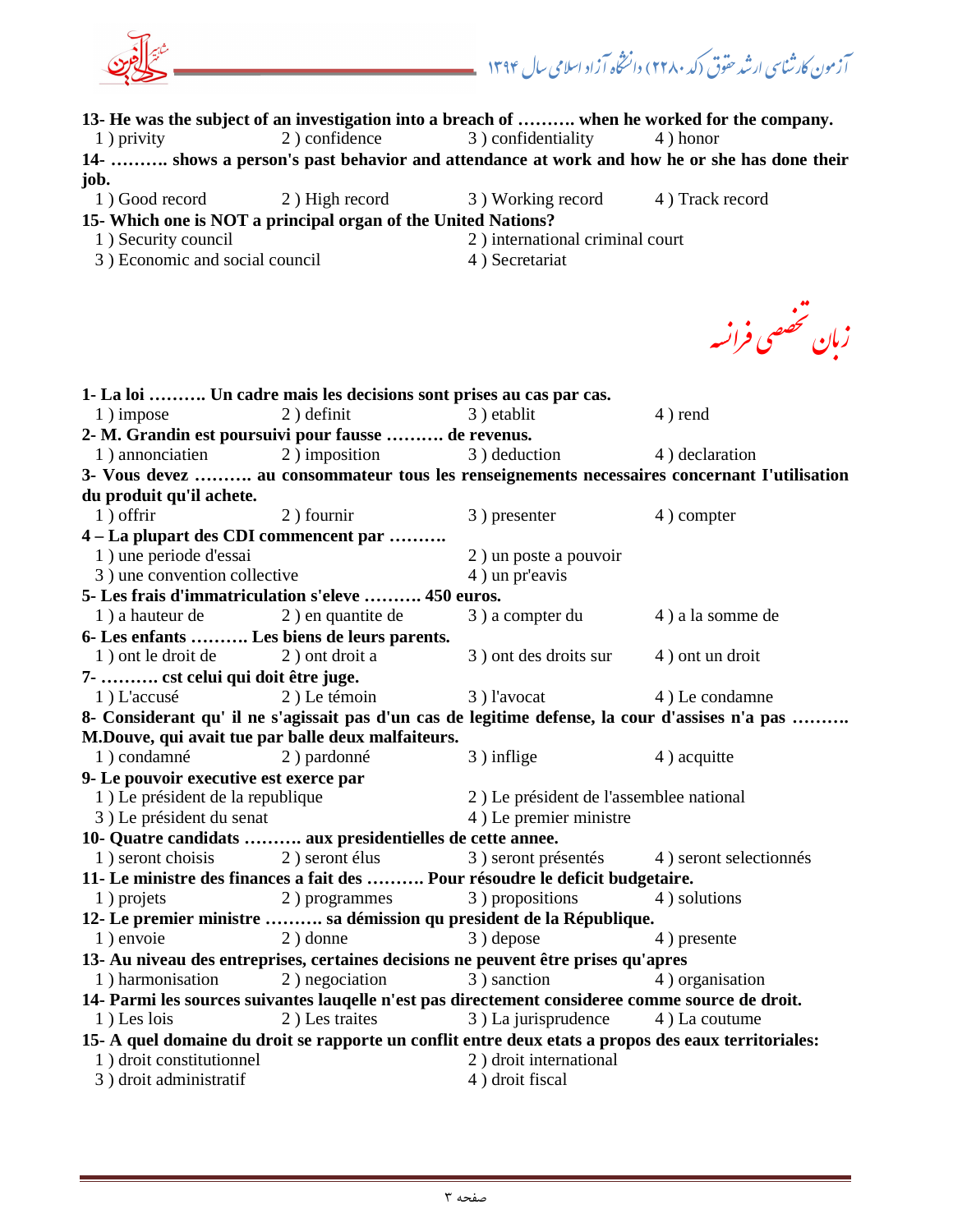

$$
\stackrel{.}{\sim} \delta \stackrel{.}{\sim} \delta \stackrel{.}{\sim}
$$

-16 كداميك از گزينههاي ذيل در خصوص اعتبار تعهدات ضمن عقود جايز، صحيح محسوب ميگردد؟ 1 ) تعهدات ضمن عقود جايز، جايز محسوب ميشوند. 2 ) تعهدات ضمن عقود جايز، لازم الوفاء محسوب ميشوند. 3 ) تعهدات ضمن عقود جايز، نسبت به مشروطله لازم الوفاء هستند. 4 ) تعهدات ضمن عقود جايز نسبت به مشروطعليه، جايز هستند. -17 درصورتيكه هنگام انتقال عين، صاحب حق ارتفاق تصريح به عدم انتقال اين حق نمايد: 1 ) حق ارتفاق در دارايي ناقل باقي ميماند. 2 ) شرط معتبر نبوده و حق ارتفاق منتقل ميگردد. 3 ) نفوذ شرط منوط به رضايت منتقلاليه است. 4 ) حق ارتفاق ساقط ميشود. -18 توافق طرفين بر التزام به نامزدي و اسقاط حق رجوع از آن، چه اعتباري دارد؟ 1 ) غيرنافذ است. 2 ) صحيح و لازمالاتباع است. 3 ) باطل است. 4 ) غيرقابل استناد است. -19 اگر پس از تنظيم وصيتنامهاي كه متضمن اقرار موصي است، وصيتنامهاي ديگر بدون اقرار مزبور تنظيم شود، اقرار سابق چه حكمي دارد؟ 1 ) به لحاظ اعتبار وصيتنامه مؤخّر اقرار سابق بلااثر خواهد بود. 2 ) اقرار مندرج در وصيتنامة سابق معتبر بوده، ولي ساير مفاد ان معتبر نخواهد بود. 3 ) در صورت تصريح به عدم اعتبار اقرار سابق در وصيتنامهي جديد، اقرار سابق معتبر نخواهد بود. 4 ) در صورت تصريح به اعتبار اقرار سابق در وصيتنامهي جديد، اقرار سابق معتبر خواهد بود. -20 در صورت زوال حق انتفاع، كداميك از گزينههاي ذيل در خصوص منافع استفاده نشده، صحيح است؟ 1 ) به مالك تعلّق دارد. 2 ) به منتفع تعلّق دارد. 3 ) مالكيت منافع استفاده نشده، ساقط ميگردد. 4 تس ) به حكم قاعده اوي، به مالك و منتفع تعلق دارد. -21 درصورتيكه به موجب قانون مؤخّر بر عقد اجاره، اشتغال به شغلي كه در عقد تصريح شده، ممنوع اعلام گردد، كداميك از گزينهها در خصوص اعتبار عقد اجاره صحيح خواهد بود؟ 1 ) با توجه به تمليكي بودن عقد اجاره، قانون مؤخّر تأثيري بر اعتبار عقد اجاره نداشته و مستأجر مجاز به اشتغال به شغلي ديگر است. 2 ) مستأجر از حق فسخ عقد اجاره برخوردار است. 3 ) با توجه به سرايت آثار شرط نسبت به طرفين، موجر و مستأجر از حق فسخ عقد اجاره برخوردار هستند. 4 ) با ممنوع اعلام شدن اشتغال به شغل مصرّح در عقد به موجب قانون مؤخّر، عقد اجاره منفسخ ميگردد. -22 شخصي به گمان فوت فرزندش، در جريان يك تصادف رانندگي در خارج از كشور، ملكي را به يك نهاد خيريه هبه مينمايد، در صورت اثبات زنده بودن فرزند، كداميك از گزينههاي ذيل در خصوص اعتبار هبه صحيح است؟ ) 1 هبه صحيح است. 2 ) هبه غيرنافذ است. 3 ) اثبات زنده بودن فرزند موجب بطلان هبه است. 4 ) هبه منفسخ است. -23 كداميك از عبارات ذيل صحيح است؟ 1 ) فقدان قصد در عقود تمليكي موجب عدم نفوذ عقد است. 2 ) فقدان قصد در تمامي عقود موجب بطلان است. 3 ) فقدان قصد، در صورت فقدان رضا موجب عدم نفوذ عقد است. 4 ) فقدان قصد در ع قود اذني، سبب عدم نفوذ عقد است. -24 درصورتيكه مورد عقد ضمان از هر حيث براي ضامن مجهول باشد، كداميك از گزينهها در خصوص اعتبار عقد ضمان صحيح ميباشد؟ 1 ) با توجه به اينكه عقد ضمان جزء عقود مسامحه است، در صحت ضمان ترديدي نيست. 2 ) عقد ضمان به لحاظ جهل نسبت به موضوع باطل است. 3 ) ضامن پس از علم به مقدار دين مضمون به از حق فسخ برخوردار است. 4 ) صحت ضمان متوقّف بر اذن ضامن از مضمونعنه است. -25 كداميك از گزينههاي ذيل در مورد تبديل تعهد به اعتبار تبديل سبب تعهد، صحيح محسوب ميشود؟ 1 ) در رديف تبديل تعهد به اعتبار تبديل مديون است. 2 ) در رديف تبديل تعهد به اعتبار تبديل دائن است. 3 ) در رديف تبديل تعهد به اعتبار تبديل موضوع است. 4 ) نوع خاص و مستقلي از تبديل تعهد است. -26 در مورد تعهداتي كه قانوناً براي متعهدله حق مطالبه متصور نميباشد، كداميك از گزينهها صحيح است؟ 1 ) اگر متعهد با علم به فقدان حق مطالبهي متعهدله، تعهد را ايفاء نمايد، دعوي استرداد او مسموع نميباشد. 2 ) اگر متعهد به قصد استرداد، تعهد را ايفاء نمايد، دعواي استرداد او مسموع است. 3 ) اگر متعهد به ميل خود تعهد را ايفاء نمايد، دعوي استرداد او مسموع نيست. 4 ) اگر متعهد ثابت نمايد كه متعهدله قانوناً حق مطالبه نداشته است، دعوي استرداد او مسموع است.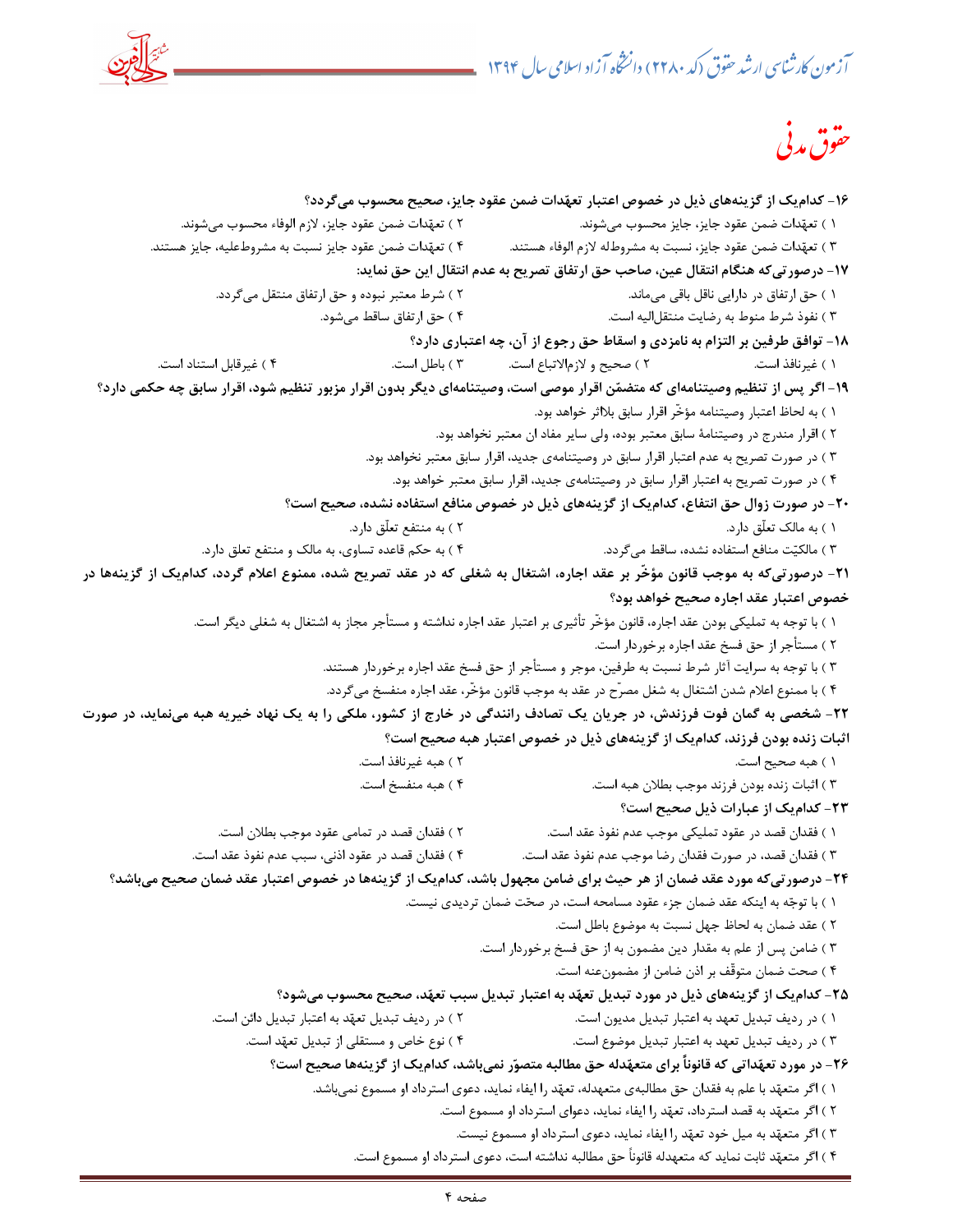-27 كداميك از گزينههاي ذيل صحيح است؟ اقاله) 1 ي وقف خاص جايز است. 2 ) اقاله را نميتوان اقاله كرد. 3 ) اقاله تهاتر قهري ممكن است. 4 ) رجوع از فسخ قابل اقاله است. -28 در مورد بخشش طلب به مديون، گزينهي صحيح را انتخاب نماييد: 1 ) ماهيت و آثار بخشش طلب به مديون همانند ابراء است. 2 ) بخشش طلب به غير مديون، جايز نيست. ۳ ) در صورت بخشش طلب به مديون، با فوت مديون حق رجوع دائن از بين مي رود. ۴ ) با بخشش طلب به مديون، حق رجوع دائن از بين مي رود. -29 درصورتيكه در وقف، شرطي بر عهدهي موقوفعليهم و به سود واقف درج گردد، كداميك از گزينهها در مورد اعتبار عقد و شرط صحيح است؟ ) 1 عقد و شرط صحيح است. ) 2 شرط باطل ولي عقد صحيح است. ) 3 عقد و شرط باطل است. 4 ) نفوذ شرط منوط به رضايت موقوفعليهم است. -30 در فرضي كه شخصي به ديگري ديون متعدد دارد، گزينههاي صحيح را انتخاب نماييد: 1 ) تشخيص اينكه تأديه بابت كدام دين است، در هر حال با دائن است. 2 ) تشخيص اينكه تأديه بابت كدام دين است، در زمان پرداخت با مديون است. 3 ) تشخيص اينكه تأديه بابت كدام دين است، در زمان پرداخت با دائن است. 4 ) تشخيص اينكه تأديه بابت كدام دين است، در هر حال با مديون است.

حقوق تجارت<br>من

#### -31 كدام گزينه در خصوص برات صحيح نيست؟

1 ) در قبولي برات، درج تاريخ توسط محالعليه الزامي نيست و قبولي در هر حال محقق ميشود.

2 ) درصورتيكه برات به قبولي محالعليه نرسد، واجد ويژگيهاي سند براتي نخواهد بود.

3 ) علي تو الاصول ظهرنويس مي اند مسئوليت خود را در برابر دارندگان بعدي سند محدود كند.

4 ) شرط تحقق مسئوليت تضامني نسبت به صادركننده و ظهرنويسان سند، مراجعه به محالعليه و واخواست برات است.

-32 در صورت صدور اوراق مشاركت قابل تبديل به سهام توسط شركت سهامي عام، كداميك از اقدامات زير تا سررسيد نهايي اوراق يا افزايش سرمايه موضوع اوراق مشاركت مزبور مجاز است؟

) 1 تقسيم اندوخته ) 2 افزايش سرمايه شركت ) 3 تغيير در نحوه تقسيم منافع ) 4 انتشار اوراق مشاركت

-33 شخصي به مديريت عامل يك شركت سهامي انتخاب گرديده است. در زمان تصدي اين سمت، حكم ورشكستگي وي صادر ميشود. در اين صورت ..........

1 ) اقدامات مديرعامل مزبور مادامي كه عزل نشده صحيح است.

2 ) مديرعامل از سمت خود منعزل ميگردد و اقدامات وي شركت را متعهد نميسازد.

3 ) مديرعامل از سمت خود منعزل ميگردد، اما اقدامات وي كماكان در برابر اشخاص ثالث معتبر است.

4 ) ورشكستگي، اگر به تقلب نباشد، تأثيري در سمت مديرعامل نداشته و وي ميتواند به ايفاي وظايف خود در شركت ادامه دهد.

-34 مجمع عمومي يك شركت سهامي، تصميمات خلاف قانون اتخاذ كرده است. در اين حالت ..........

1 ) هيأت مديره بايد بطلان تصميم مذكور را از دادگاه بخواهد و در غير اينصورت تصميم متخذه را اجرا كند.

2 ) هيأت مديره بايد مجمع عمومي را دعوت نموده و در صورت اصرار مجمع بر نظر پيشين، نسبت به اجراي آن مبادرت ورزد.

3 ) هيأت مديره بايد از اجراي تصميمات مذكور امتناع كند.

4 ) هيأت مديره بايد تصميمات مزبور را اجرا نموده و مسئوليتي نخواهد داشت.

-35 تاجري براي رفع حوائج تجارتي خود معاملهاي با شخص غير تاجر انجام داده و آن را در دفتر روزنامه خود ثبت ميكند. مندرجات دفتر تاجر در اين خصوص در برابر طرف معامله ..........

1 ) سنديت ندارد. 2 ) سنديت ندارد ولي ممكن است جزء قرائن و امارات قبول گردد.

) 3 سنديت دارد، مشروط بر اينكه دفتر مطابق مقررات قانوني مرتب شده باشد. 4 ) در دعاوي تجارتي سنديت دارد.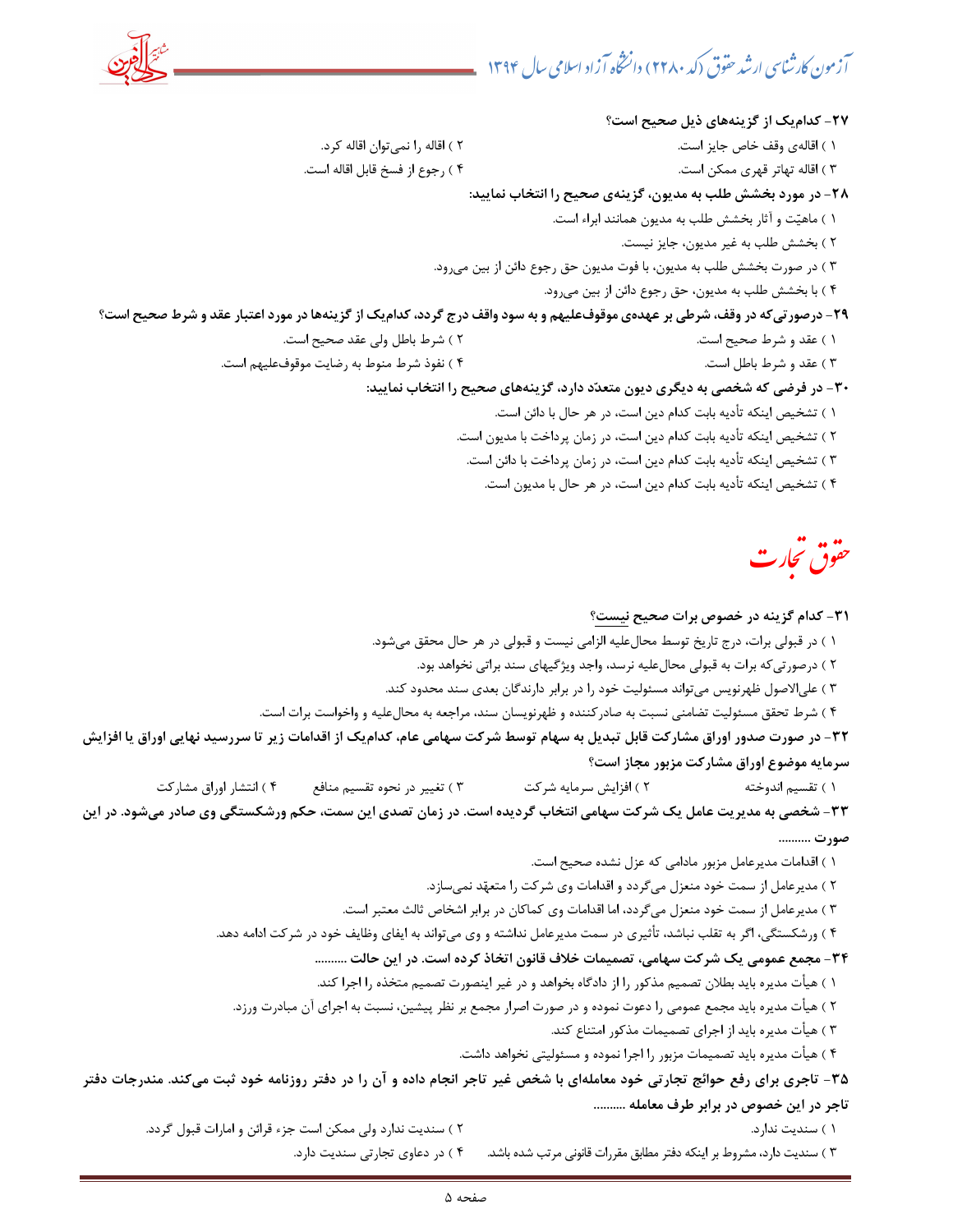

-36 شخصي اقدام به صدور سفتهاي به مبلغ يكصد ميليون تومان در وجه (الف) مينمايد، در حالي كه تمبر مالياتي آن صرفاً تا مبلغ ده ميليون تومان پرداخت گرديده است. در اين صورت سفته موصوف نسبت به بخشي كه تمبر مالياتي آن پرداخت نشده است .......... 1 ) سند تجارتي محسوب ميشود. 2 ) سند مدني محسوب ميشود. ) 3 سند مدني محسوب ميشود، اما صادركننده سفته نميتواند در برابر (الف) و دارندگان بعدي سند به اين امر استناد نمايد. 4 ) سند تجارتي محسوب ميشود، مشروط به اينكه تا پيش از واخواست سند، تمبر مالياتي قانوني به سند الصاق شود. -37 در شركتهاي سهامي عام، درصورتيكه حد نصاب تشكيل مجمع عمومي مؤسس در نوبت سوم نيز حاصل نشود كداميك از ضمانت اجراهاي ذيل حاكم خواهد بود؟ 1 ) لزوم تشكيل مجمع عمومي بعدي با حضور هر عده از مؤسسين و پذيرهنويسان 2 ) درخواست صدور نفع حكم مبني بر اعلام عدم تشكيل شركت از سوي دادگاه توسط هر ذي 3 ) انحلال شركت 4 ) عدم تشكيل شركت -38 به منظور تأسيس و ثبت شركتهاي سهامي عام، اجازه انتشار اعلاميه پذيرهنويسي توسط مرجع ثبت شركتها پس از موافقت كداميك از نهادهاي ذيل صادر ميشود؟ ) 1 بانك مركزي 2 ) بانك مركزي و سازمان بورس و اوراق بهادار 3 ) سازمان بورس و اوراق بهادار 4 ) تأسيس و ثبت شركت سهامي عام نزد اداره ثبت شركتها، عليالاصول نيازمند اخذ مجوز از نهاد خاصي نيست. -39 شركت (الف) سفتهاي صادر و تمامي اعضاي هيأت مديره با امضاي سند پرداخت وجه آن در موعد مقرر را ضمانت مينمايند. در صورت تغيير اعضاي هيأت مديره .......... 1 ) اعضاي سابق به عنوان ضامن مسئولند و نه اعضاي جديد. 2 ) اعضاي جديد به عنوان ضامن مسئولند و نه اعضاي سابق. 3 ) اعضاي جديد و سابق همگي به عنوان ضامن مسئولند. 4 ) مسئوليت اعضاي سابق به عنوان ضامن منتفي شده و اعضاي جديد نيز ضامن نيستند. -40 شخصي چكي در وجه (الف) به تاريخ 20/1/94 صادر نموده است. (الف) اين چك را ازطريق ظهرنويسي به (ب) و شخص اخير نيز آن را به (ج) منتقل ميكند. (ج) كه دارنده سند محسوب ميشود در تاريخ 30/1/94 به بانك مراجعه ميكند اما متوجه مي شود بانك به علت ورشكستگي امكان پرداخت هيچيك از ديون خود را ندارد و اين در حالي است كه صادركننده قبلاً محل چك را تأمين كرده است. در اين صورت دارنده براي وصول وجه چك حق رجوع به چه اشخاصي را دارد؟ ) 1 فقط صادركننده ) 2 صادركننده، (الف) و (ب) ) 3 فقط (الف) و (ب) 4 ) فقط ميتواند در صف غرماي بانك وارد شود. -41 بانك الف طي قرارداد فروش اقساطي، كالايي را به قيمت %20 بيش از قيمت نقد فروخته و براي تأخير در اقساط نيز %20 خسارت در نظر ميگيرد. چنانچه خريدار در حين پرداخت اقساط ورشكسته شود، مدير تصفيه جهت تقسيم اموال، با فرض اينكه تاريخ توقف و صدور حكم يكي باشد، مابهالتفاوت ٢٠٪ ............. 1 ) و خسارات تأخ كند. ير تا صدور حكم را منظور مي 2 ) و خسا كند. رات تأخير را از طلب كسر مي 3 ) را منظور و خس كند. ارات تأخير را از طب كسر مي 4 ) را از كند. طلب كسر اما خسارات تأخير تا صدور حكم را منظور مي -42 شخص «الف» سهمالشركه خود در يك شركت نسبي را به شخص » ب« منتقل مينمايد. در اين صورت، نسبت به مطالباتي كه اشخاص ثالث قبل از نقل و انتقال سهم|لشركه داشتهاند .......... » ب«و » الف«) 1 مسئوليتي ندارند. 2 ) فقط ب» ب« ا ساير شركا متناسباً مسئول است. 3 ) فقط ب» الف« ا ساير شركا متناسباً مسئول است. ) « 4 » ب«و » الف ا متضامناً به نسبت سهم لشركه موضوع انتقال مسئول هستند. -43 سفته صادره از سوي شركت «الف» پنج ماه پس از سررسيد واخواست ميگردد. در اين صورت به لحاظ فاصله پنج ماهه ميان سررسيد و انجام واخواست. 1 ) هيچيك از مسئولين سفته بريالذمه نميشوند. 2 ) فقط ظهرنويسان و نمايندگان شركت صادركننده بريالذمه ميشوند. 3 ) فقط ظهرنويسان و ضامنين آنها بريالذمه ميشوند. 4 ) ظهرنويسان و ضامنين آنها و ضامنين صادركننده بريالذمه ميشوند.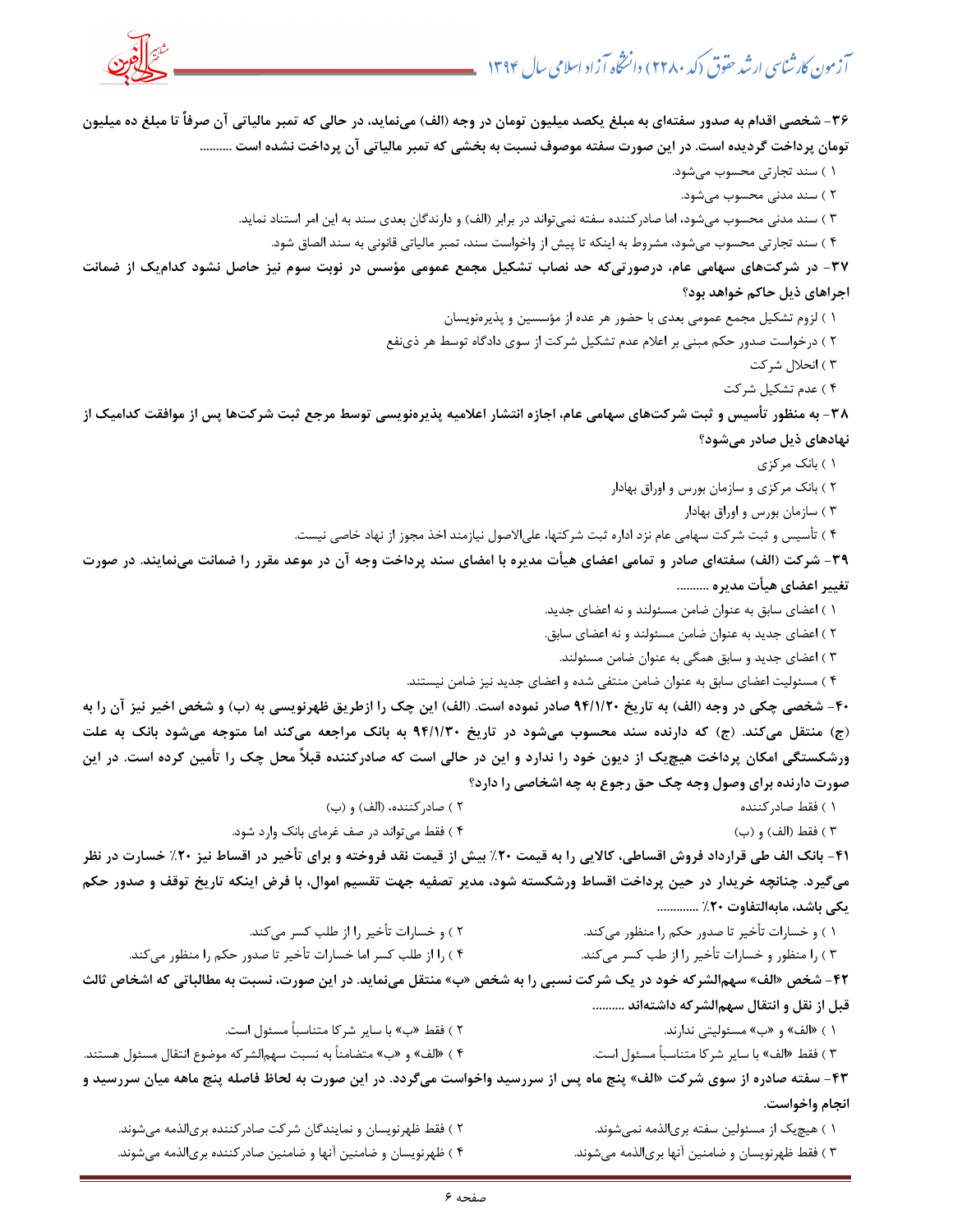

-44 اگر چك مشمول قانون صدور چك از حساب شركت تجاري با امضاي يك نفر از مديران صادر گردد، در صورت پرداخت نشدن وجه چك به دليل كافي نبودن موجودي شركت در بانك: 1 ) مدير نسبت به تمام مبلغ چك با شركت مسئوليت تضامني دارد. 2 ) فقط شركت نسبت به پرداخت وجه چك مسئول است. 3 ) فقط مدير نسبت به پرداخت وجه چك مسئول است. 4 ) اين چك از طريق اجراي ثبت قابل وصول نيست. -45 انتقاد و اشكال اساسي وكيل تلقي نمودن مدير شركت در شركتهاي اشخاص چيست؟ 1 ) عدم امكان مراجعه به شركت در صورت خروج مدير از حدود اختيارات 2 ) تزلزل حقوقي موقعيت مديران 3 ) امكان مراجعه به شركت در صورت خروج مدير از حدود اختيارات 4 ) عدم مسئوليت سهامداران آبین دادرسی مدنی -46 اقرار قاطع يعني؟ 1 ) اقرار به خود خواسته كه دادگاه را از هر دليل ديگري بي كند. نياز و پرونده را آماده صدور حكم مي 2 ) اگر اقرار در دادخواست يا حين مذاكره در دادگاه يا در يكي از لوايحي كه به دادگاه تقديم ميشود باشد، قاطع است. 3 ) اقراري كه موجب ميشود در پرونده يكي از قرارهاي قاطع صادر شود. 4 ) اقراري كه نزد دادگاه و دادرس صالح مبني بر اصالت ادله خواهان، از سوي خوانده به عمل آيد. -47 اگر قاضي مجتهد باشد و قانون را خلاف شرع بداند، چگونه بايد اقدام كند؟ ) 1 بايد طبق اجتهاد خود عمل كند. ) 2 بايد طبق قانون عمل كند. ) 3 بايد قرار عدم صلاحيت صادر كند. 4 ) بايد قرار امتناع از رسيدگي صادر كند. -48 درخواست صدور دستور موقت در صلاحيت كدام دادگاه است؟ 1 ) دادگاهي كه خوانده در حوزه آن مقيم است. 2 ) دادگاهي كه موضوع دستور موقت در حوزه قضايي آن است. 3 ) دادگاهي كه صلاحيت رسيدگي به اصل دعوي را دارد. 4 ) دادگاهي كه قرارداد در حوزه قضايي آن انعقاد يافته است. -49 هرگاه خواسته دعوا، الزام خوانده به ساخت يك فروند كشتي، وفق قرارداد باشد، درخواست تأمين خواسته .......... 1 ) درصورتي پذيرفته م يشود كه خواسته تقديم شده باشد. 2 ) درصورتي پذيرفته ميشود كه دعوا مستند به سند رسمي باشد. ) 3 پذيرفته نميشود. 4 ) درصورتي پذيرفته ميشود كه خواسته در معرض تضييع و تفريط باشد. -50 نحوه تعيين بهاي خواسته اموال منقول در دعاوي مالي چگونه است؟ ) 1 توسط خواهان تعيين ميشود. ) 2 توسط كارشناس تعيين ميشود. 3 ) معادل قيمت اعلامي اتحاديه مربوط به آن كالا تعيين ميشود. 4 ) نيازي به تعيين بها ندارد. -51 اگر خواهان سند دعوي خود را كه به زبان انگليسي است ترجمه رسمي نكرده باشد و تصوير مصدق همان سند را پيوست دادخواست كرده باشد، چه ضمانت اجرايي دارد؟ 1 ) قرار رد فوري دادخواست صادر ميشود. 2 ) قرار توقيف دادخواست و اخطار رفع نقص صادر ميشود. 3 ) دادگاه مكلف است سند مذكور را ترجمه كند. 4 ) دعوي خواهان بدون لحاظ آن سند مورد رسيدگي قرار ميگيرد. -52 اگر به موجب يك دادخواست دعاوي متعددي اقامه شود كه با يكديگر ارتباط كامل نداشته باشد، تكليف دادگاه چيست؟ 1 كند. ) قرار رد دادخواست صادر مي 2 كند. ) دعاوي متعدد اقامه شده را از هم تفكيك مي 3 ) به خواهان اخطار ميكند كه دعاوي را از يكديگر تفكيك كند. 4 ) بايد ضمن يك دادرسي به همه آنها رسيدگي كند. -53 اگر خواهان پس از ختم مذاكرات ، دعوي خود را استرداد كند، دادگاه چه اقدامي خواهد كرد؟ 1 كند. ) قرار سقوط دعوي صادر مي 2 كند. ) قرار رد دعوي صادر مي 3 كند. ) در صورت رضايت خوانده قرار سقوط دعوا صادر مي 4 ) در صورت رضايت خوانده قرار رد دعوا صادر ميكند. -54 در كدام دعواي مالي، حكم قطعي چه از دادگاه بدوي صادر شده باشد و چه از دادگاه تجديدنظر، قابل فرجام است؟ ) 1 توليت ) 2 حبس وقف ) 3 ثلث ) 4 -55 اگر عين محكومبه در تصرف شخصي غير از محكومعليه باشد و متصرف مدعي حقي از عين يا منافع نسبت به آن بوده و دلايلي هم ارايه نمايد .......... 1 ) متصرف ميتواند ظرف يك هفته در دادگاه مجري حكم، اعتراض ثالث اجرايي را طرح كند. 2 ) متصرف يك هفته مهلت دارد كه در دادگاه صالح طرح دعوا كند. 3 ) متصرف ميتواند ظرف ده روز در دادگاه مجري حكم، اعتراض ثالث اجرايي را طرح كند. 4 ) متصرف ده روز مهلت دارد كه در دادگاه صالح طرح دعوا كند.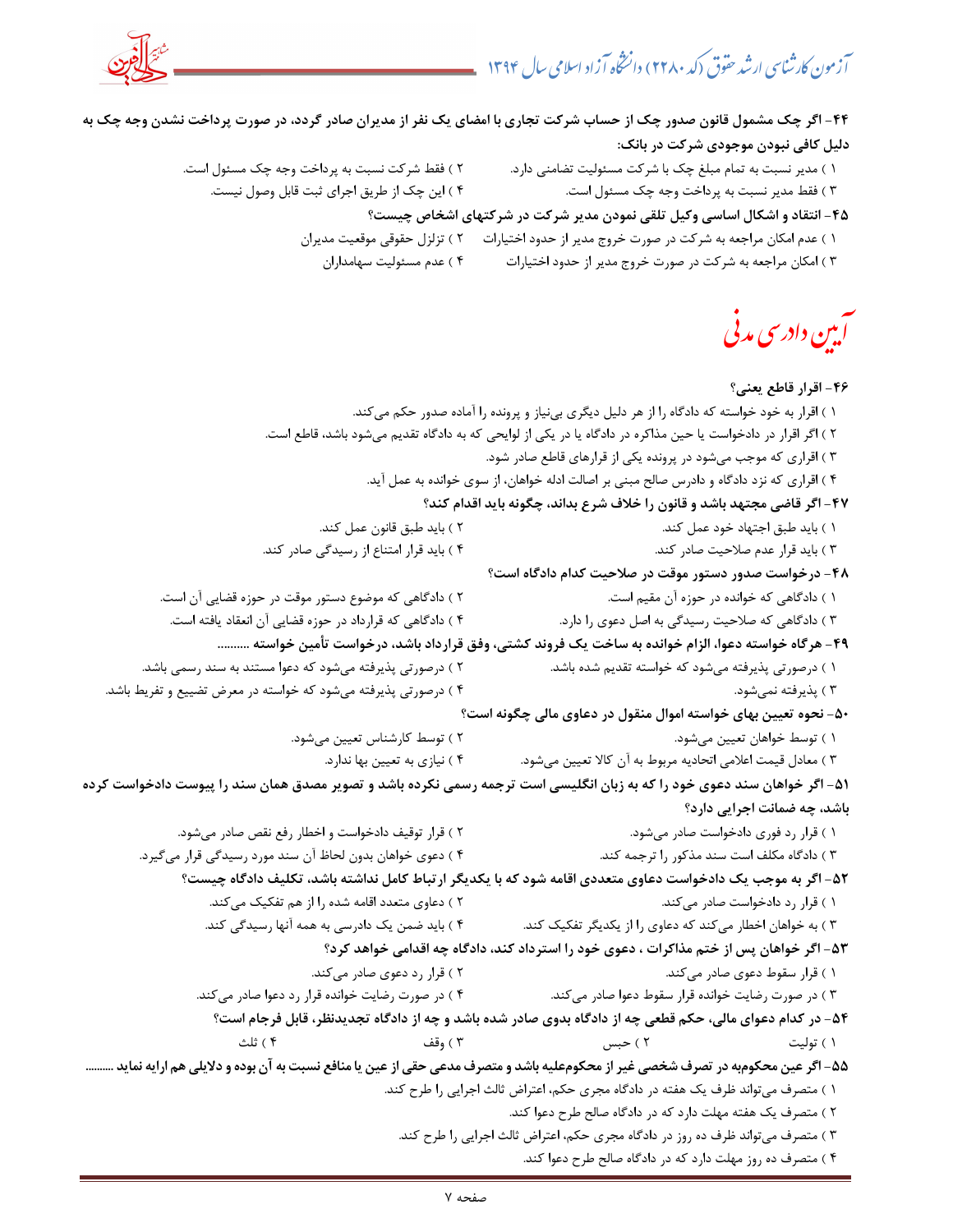

-56 اگر حكم غيابي به محكومعليه ابلاغ قانوني شده باشد و نامبرده در مهلت قانوني مبادرت به واخواهي نكرده باشد، چه راهكار قانوني براي واخواهي با تأخير وجود دارد؟ 1 ) واخواه بايد عذر موجه خود را ثابت كند. 2 ) واخواه بايد عدم اطلاع خود از مفاد رأي را ثابت كند. 3 ) واخواه بايد ادعاي عذر موجه كند. 4 ) واخواه صرفاً ادعاي عدم اطلاع از مفاد را كند. -57 در كدام مورد، امكان معرفي ضامن، صريحاً در قانون آيين دادرسي مدني پيشبيني شده است؟ 1 ) براي اجراي حكم غيابي كه به محكومعليه غايب ابلاغ واقعي نشده و او نيز به حكم اعتراض نكرده باشد. 2 ) براي توقف اجراي حكمي كه مورد اعتراض شخص ثالث قرار گرفته و به تشخيص دادگاه، جبران ضرر و زيان ناشي از اجراي حكم ممكن نباشد. 3 ) براي توقف اجراي حكم قطعي مورد اعاده دادرسي، درصورتيكه محكوم به مالي باشد. 4 ) براي توقف اجراي حكم قطعي مورد اعاده دادرسي، درص ورتيكه محكوم به غير مالي باشد. -58 كداميك از آراي زير قابليت تجديدنظر را دارند؟ ) 1 تمامي احكام راجع به دعاوي مالي 2 ) تمامي احكام راجع به دعاوي غير مالي 3 ) احكام مستند به اقرار قاطع دعوي ) 4 تمامي قرارهاي سقوط دعوي -59 هرگاه شوهر دعواي طلاق طرح كرده باشد، در جريان دادرسي: 1 ) نميتواند دعواي خود را به فسخ نكاح تغيير دهد. 2 ) ميتواند تا پايان جلسه اول دادرسي دعواي خود را به فسخ نكاح تغيير دهد. مي) 3 تواند تا اولين جلسه دادرسي دعواي خود را به فسخ نكاح تغيير دهد. 4 ) ميتواند تا ختم دادرسي دعواي خود را به فسخ نكاح تغيير دهد. -60 اگر هيچيك از اصحاب دعوي در جلسه دادرسي حاضر نگردد، دادگاه چه اقدامي بايد بكند؟ 1 ) بايد جلسه را تجديد كند. 2 ) در صورت لزوم به اخذ توضيح بايد جلسه را تجديد كند. 3 ) درصورتيكه بدون اخذ توضيح نتواند در ماهيت رأي دهد بايد دادخواست را ابطال كند. 4 ) در هر حال بايد رسيدگي كند و در ماهيت رأي صادر كند. متون فقه -61 « الاعطاء برأس المال» تعريف كدام مورد است؟ 1 ) المساومـة 2 ) المرابحـة 3 ) المواضعـة 4 ) التوليـة -62 « بيع الائمان بمثلها» تعريف كدام مورد است؟ ) 1 بيع الصرف 2 ) بيع السلم ) 3 بيع السلف 4 ) بيع المعاطاة -63 مراد از ن« صاب القطع» در عبارت «و ينبغي في اليمين التغليظ بالقول و الزمان و المكان في الحقوق كلّها الاّ ان ينقص المال عن نصاب القطع» كدام است؟ ) 1 دينار ) 2 ديناران ) 3 ربع دينار ) 4 نصف دينار -64 في اي مورد لايجب عليالقاضي التسويـة بين الخصمين؟ 1 ) السلام ) 2 النظر ) 3 الكلام ) 4 الميل القلبي -65 كدام مورد بر قاضي حرام است؟ 1 ) ان يتخذ حاجب اً وقت القضاء 2 ) تلقين احد الخصمين حجته 3 ) ترغيب الخصمين في الصلح قبل الحكم ) 4 ان يشفع الي المستحق في اسقاط حق -66 مراد از عبارت: «يحرم علي القاضي ان يزهد الشاهد لو توقّ » ف كدام است؟ 1 ) بر قاضي حرام است كه شاهد را به اداي شهادت تشويق كند. 2 ) بر قاضي حرام است كه شاهد را به ترديد يا اشتباه بيندازد. 3 ) بر قاضي حرام است كه شاهد را به اداي شهادت بيميل كند. 4 ) بر قاضي حرام است كه به دنبال گواهي او سخني ضميمه كند تا موضوع شهادت كامل شود. -67 ما هو الملاك في تمييز المدعي عن المنكر؟

 1 ) المدعي من يخالف قوله الاصل اَو الظاهر ) 2 المدعي من يوافق قوله الاصل 3 ) المدعي من يوافق قوله الظاهر 4 ) المدعي من يوافق قوله الاصل او الظاهر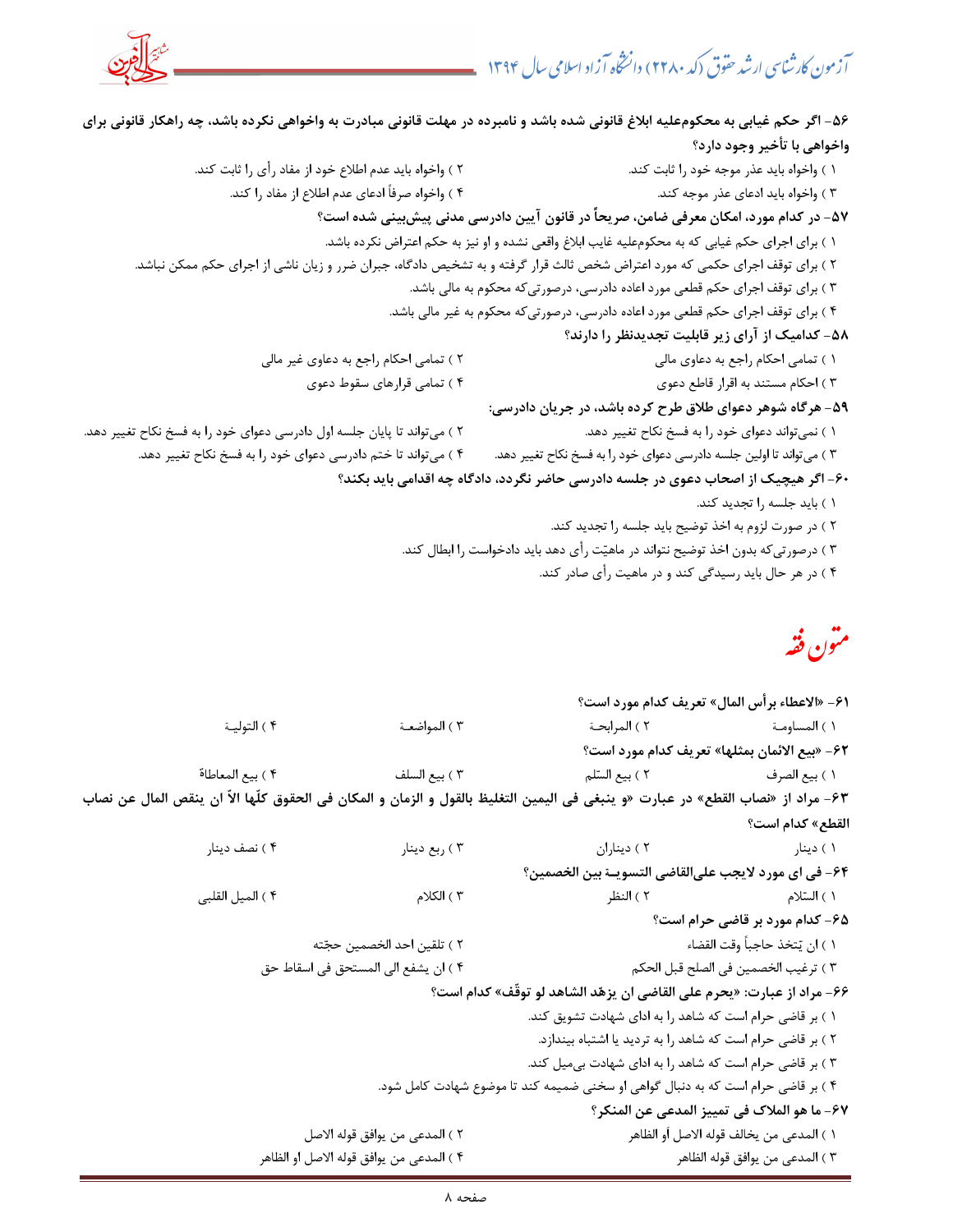|                                                                                                                            |                                            | 6٨− ما هو الحكم فيما لو انقلبت الظئر فقتلت الولد بانقلابها نائمــَّ؟                     |                                                     |
|----------------------------------------------------------------------------------------------------------------------------|--------------------------------------------|------------------------------------------------------------------------------------------|-----------------------------------------------------|
|                                                                                                                            |                                            |                                                                                          | ١ ) الضمان في مالها مطلقاً                          |
|                                                                                                                            |                                            | ٢ ) الضمان في مالها ان كان فعلها المظائره وقع للفخر و ان كان للحاجه فالضمان على العاقلـة |                                                     |
|                                                                                                                            |                                            | ٣ ) الضمان على العاقله ان كان فعلها المظائره وقع للفخر و في مالها ان كان للحاجـة         |                                                     |
|                                                                                                                            |                                            |                                                                                          | ۴ ) الضمان على العاقله مطلقاً                       |
|                                                                                                                            |                                            |                                                                                          | ۶۹- في ايّ مورد يثبت القصاص؟                        |
| ۴ ) الحارصة                                                                                                                | ۳ ) کسر العظام                             |                                                                                          |                                                     |
|                                                                                                                            |                                            |                                                                                          | ۷۰- في ايّ عزّز الشهور و شهروا في بلدهم و ما حولها؟ |
|                                                                                                                            | ۲ ) لو ظهر فسقهم                           |                                                                                          | ۱ ) لو تبیّن غلطهم                                  |
|                                                                                                                            | ۴ ) لوردّت شهادتهم لمعارضة بيّنـة اخرى     |                                                                                          | ۳ ) لو ثبت تزويرهم                                  |
|                                                                                                                            |                                            | ٧١- و في الاجاره ما حكم صورة اختلف المتعاقدان في قدر الشيءِ المستأجَر؟                   |                                                     |
| ۴ ) تحالفا                                                                                                                 | ٣ ) حلف المستأجر                           |                                                                                          |                                                     |
|                                                                                                                            |                                            |                                                                                          | ٧٢– ايّ تعبير لايصّح في عقد الكفالــة؟              |
| ۴ ) كفلت لک يد فلان                                                                                                        | ٣ ) كفلت لك وجه فلان                       | ١ ) كفلت لك بدن فلان                   ٢ ) كفلت لكن رأس فلان                             |                                                     |
|                                                                                                                            |                                            | ۷۳- درباره اقرار مدیون در حال تفلیس کدام مورد صحیح است؟                                  |                                                     |
|                                                                                                                            | ٢ ) لا يقبل اقراره بعين و لابدين           |                                                                                          | ١ ) لايقبل اقراره بعين و يصّح اقراره بدين           |
|                                                                                                                            | ۴ ) يقبل اقراره بعين و لا يصّح اقراره بدين |                                                                                          | ۳ ) يقبل اقراره بعين و دين                          |
| ۷۴- در عبارت: «و في الضمان لو انكر المستحّق القبض فشهد عليه الغريم قبل» منظور از «مستحقّ»، «غريم» و مرجع ضمير در «عليه» به |                                            |                                                                                          |                                                     |
|                                                                                                                            |                                            |                                                                                          | ترتيب كدام است؟                                     |
|                                                                                                                            | ٢ ) ضامن، مضمونعنه، ضامن                   |                                                                                          | ١ ) مضمونله، مضمونله، ضامن                          |
|                                                                                                                            | ۴) ضامن، مضمونله، قبض                      |                                                                                          | ۳ ) مضمونله، مضمونعنه، قبض                          |

| ۱ ) صامن، مصمون۵۵، قبض                      | ۱ ) مصمون۵۵، مصمونعته، فبص                    |
|---------------------------------------------|-----------------------------------------------|
|                                             | ٧۵- ما حكم الرهن في زمان الخيار؟              |
| ٢ ) يصّح. اذا كان الخيار للبايع فقط         | ١ ) لايصحّ. سواءِكان الخيار للبايع ام للمشترى |
| ۴ ) يصّح سواءِ كان الخيار للبايع ام للمشترى | ٣ ) يصّح. اذا كان الخيار للمشترى فقط          |

# حقوق جرای عمومی

۷۶- شخصي كه شروع به اجراي جرمي كرده است كه شروع به آن جرم است ولي به ميل خود آن را ترك كرده است ........

- 1 ) قاضي ميتواند از ولي امر براي وي درخواست عفو كند. 2 ) مرتكب جرمي نشده است درصور تيكه همان ميزان عمل جرم نباشد.
	- ) د 3 ر مجازات وي تخفيف داد ه ميشود. 4 تو ) قاضي صلاح بداند مي اند وي را از مجازات معاف نمايد.

-77 چنانچه محكوم طي مدت اجراي مجازات تكميلي، مفاد حكم را به دفعات رعايت ننمايد، دادگاه صادركننده حكم به پيشنهاد قاضي اجراي احكام:

- 1 ) مدت مجازات تكميلي مندرج در حكم را تا يك سوم افزايش ميدهد.
- ٢ ) مدت محكوميت را به حبس يا جزاي نقدي درجه هفت يا هشت تبديل مي كند.
- 3 ) چنانچه به عدم تكرار اطمينان نداشته باشد علاوه بر افزايش مدت تا يك سوم نسبت به افزايش ساير شرايط اقدام مينمايد.

4 ) نسبت به اجراي مجازات اصلي نيز دستور مقتضي صادر مينمايد و بقيه مدت محكوميت را به حبس يا جزاي نقدي درجه شش يا هفت تبديل مينمايد.

-78 چنانچه يك آلماني در خارج از قلمرو حاكميت ايران مبادرت به جعل آراي قضايي ايران نمايد و منتهي به صدور حكم محكوميت و اجراي آن در آلمان گردد دادگاه ايران كداميك از تصميمات ذيل را اتخاذ مينمايد؟

- 1 ) با توجه به اصل ممنوعيت محاكمه مجدد، محاكمه و تعيين مجازات منتفي خواهد بود.
	- 2 ) درصورتيكه در ايران يافت شود محاكمه و مجازات خواهد شد.
- 3 ) در ايران محاكمه و براي وي تعيين مجازات ميگردد ولي ميزان محكوميت اجراء شده محاسبه ميشود.
- 4 ) با توجه به بياعتباري حكم صادره در آلمان نسبت به جرم ارتكابي، مادام كه مرتكب در ايران يافت نشود، محاكمه وي منتفي است.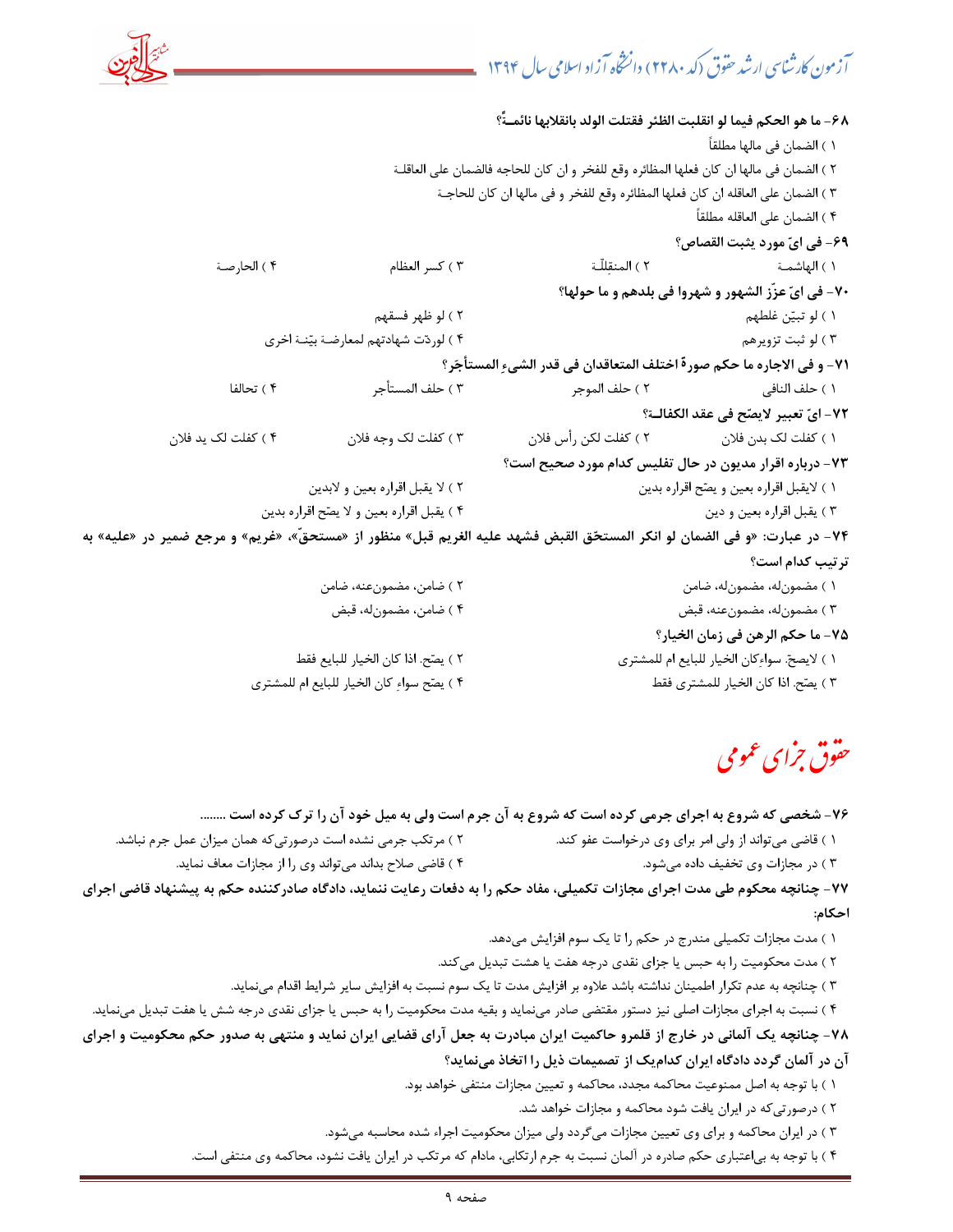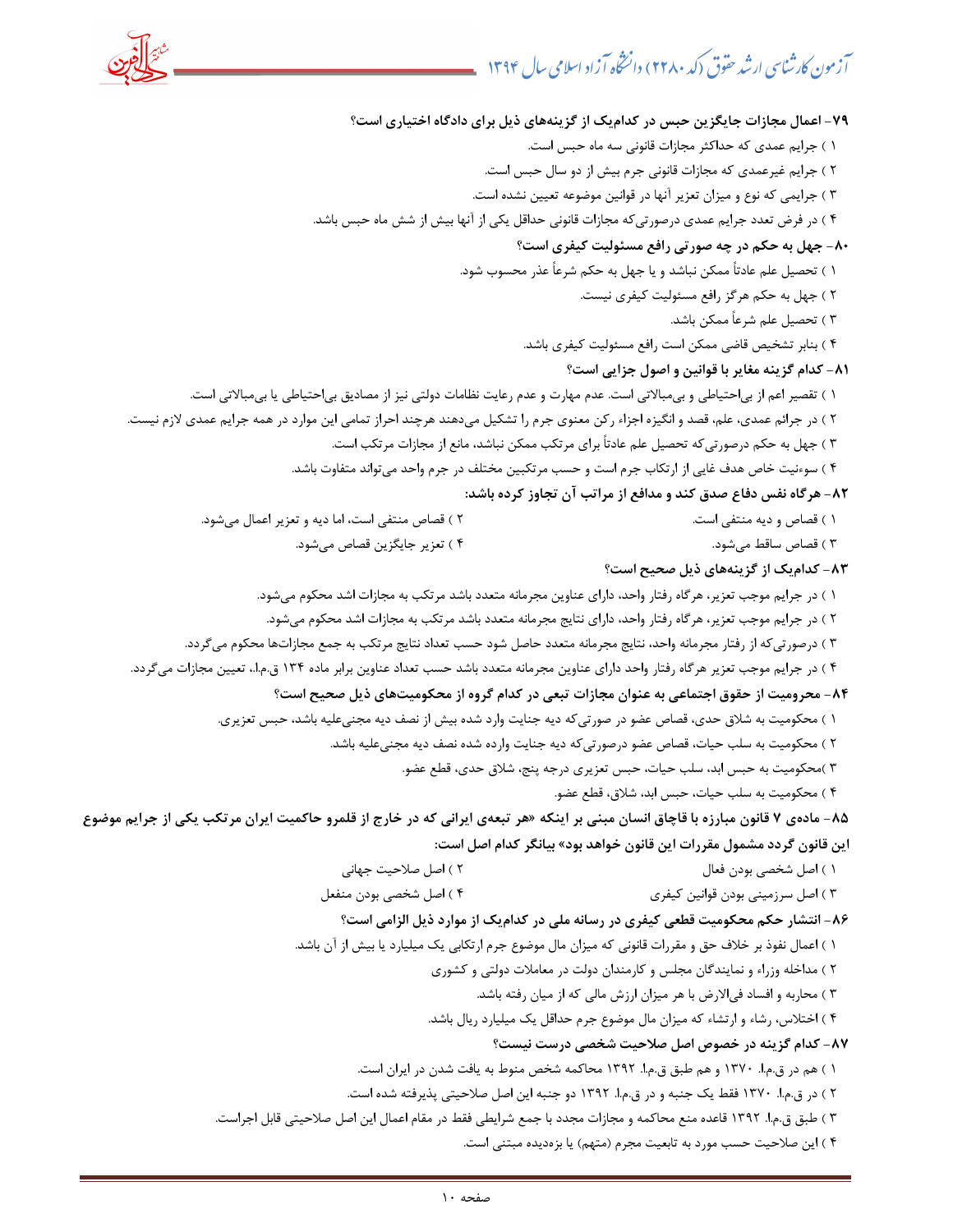-88 كداميك از گزينههاي زير در مورد نوجوانان بزهكار صحيح نيست؟ 1 ) تقليل مجازاتها تا سه درجه و مشروط به احراز جهات تخفيف 2 ) تعويق صدور حكم يا تعليق اجراي مجازاتها در كليه جرايم تعزيري 3 ) فقدان آثار كيفري در مجازاتهاي ارتكابي آنان 4 ) اختيار دادگاه در تجديدنظر در رأي خود براي يك بار و تقليل مدت نگهداري تا يك سوم -89 شروع به ارتكاب كداميك از جرايم زير جرم محسوب ميشود؟ 1 ) جرمي كه مجازات آن شلاق تعزيري است. 2 ) جرمي كه مجازات آن حبس تعزيري از درجه شش است. ) 3 جرمي كه مجازات آن قطع عضو است. 4 ) جرمي كه مجازات آن جزاي نقدي تا درجه 4 باشد. -90 انحلال شخص حقوقي و مصادره اموال آن زماني اعمال ميشود كه: 1 ) شخصي حقيقي به نام شخص حقوقي مرتكب جرم شده باشد. 2 ) شخص حقيقي در راستاي منافع شخص حقوقي مرتكب جرم شده باشد. 3 ) شخص حقوقي با انحراف از هدف مشروع نخستين فعاليت خود را در جهت ارتكاب جرم نيز تغيير داده باشد. 4 ) شخص حقوقي با انگيزه ارتكاب جرم به وجود آمده باشد. حقوق جزاى اختصاصى

۹۱- در تعدد جنايت، اصل بر تعدد ديات و عدم تداخل آنهاست، مگر اين كه: 1 ) تمام آسيبها از يك نوع باشد. 2 ) تمام در يك عضو باشد. 3 ) تمام آسيبها عرفاً يك آسيب محسوب شود و با يك رفتار مرتكب ايجاد شده باشد. 4 ) تمام موارد -92 اگر طفل مميز در اجراي امر آمر مبادرت به خارج نمودن مال از حرز نمايد: 1 ) آمر سبب اقوي محسوب و حد بر او اجراء ميشود. 2 ) رفتار آمر حسب مورد مشمول يكي از سرقتهاي تعزيري است. 3 ) آمر تعزير ميشود و طفل مميز به اقدام تاميني يا تربيتي محكوم ميگردد. 4 ) آمر به دليل مميز بودن مباشر، معاون در سرقت محسوب ميگردد. -93 اقدام به مختل كردن غيرمجاز سامانه رايانهاي و تحصيل خدمات يا امتيازات مالي .......... محسوب ميشود. ) 1 كلاهبرداري ) 2 تخريب ) 3 سرقت ) 4 جعل و استفاده از سند مجعول -94 اگر كسي عوايد حاصل از فروش مواد مخدر را به انگيزه پنهان كردن اين جرم، در امور تجاري س رمايهگذاري نمايد: 1 ) با رعايت مقررات تعدد به حداكثر مجازات جرايم ارتكابي محكوم ولي فقط مجازات اشد اجراء ميشود. 2 ) با رعايت مقررات تعدد، براي هر يك از جرايم، مجازاتي معادل حداكثر به اضافه نصف آن تعيين ولي فقط مجازات اشد اجراء ميشود. 3 ) سرمايهگذاري در امور تجاري، جرم مستقل محسوب نميشود و مرتكب فقط به مجازات جرم فروش مواد مخدر و استرداد وجوه حاصل محكوم ميگردد. 4 ) مرتكب به جمع مجازاتهاي مقرر در حكم براي هر يك از جرايم ارتكابي محكوم ميشود. -95 هرگاه جنيني كه بقاي آن براي مادر خطر جاني دار د به منظور حفظ نفس مادر سقط شود: 1 ) مشروط بر اينكه قبل از ولوج روح بوده و پزشكي قانوني اجازه داده باشد ديه ثابت نميشود. ٢ ) مشروط بر اينكه مادر بيمار بوده و يا جنين عقب افتادگي داشته باشد و سه پزشك متخصص و پزشكي قانوني اجازه داده باشند ديه ثابت نميشود. 3 شو ) ديه ثابت نمي د حتي اگر بعد از ولوج روح باشد. 4 ) چنانچه جنين بيمار باشد و بعد از ولوج روح سقط انجام شود ديه ثابت نميشود. -96 طبق ماده 1085قانون مدني مادام كه مهريه زوجه تسليم نشده و در صورت حال بودن مهريه، زن ميتواند از ايفاء وظايف خود در قبال شوهر امتناع نمايد و اين امتناع مسقط حق نفقه نخواهد بود. چنانچه شوهر در اين وضعيت از پرداخت نفقه همسر خود و در صورت استطاعت مالي خودداري كند: 1 ) به دليل امتناع زوجه و مادام كه اين امتناع ادامه دارد، شوهر مجرم محسوب نميشود. ) 2 مجرم محسوب و مجازات ميشود. 3 ) مجرم محسوب ولي مجازات نميشود ولي ملزم به پرداخت نفقه خواهد بود. 4 ) الزام شوهر به پرداخت نفقه به رغم استطاعت در اين وضعيت، جرم محسوب نميشود ولي ملزم به پرداخت نفقه خواهد بود.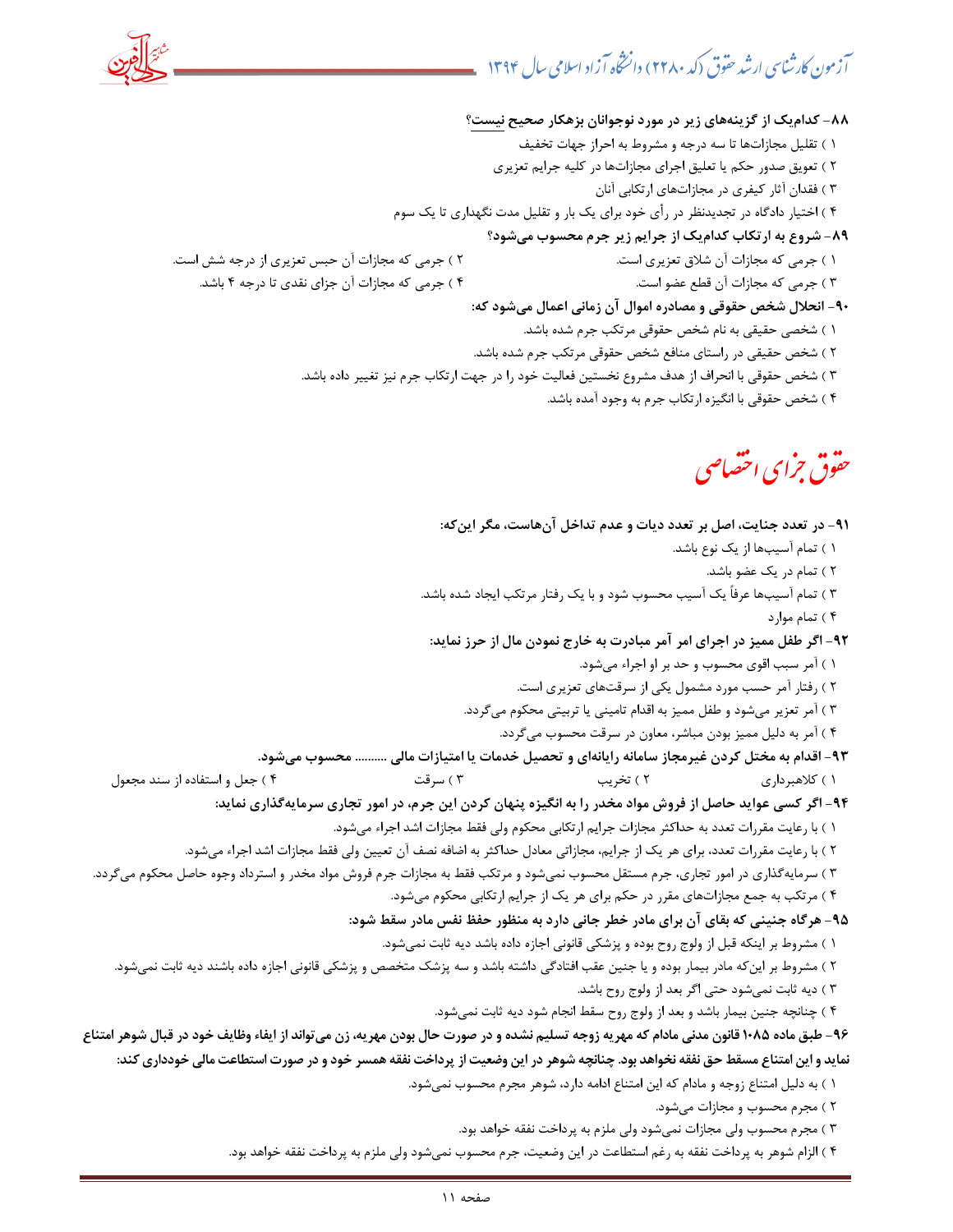

-97 شخصي به اتهام قبول خدمت در قمارخانهاي تحت تعقيب قرار گرفته است، با توجه به مقررات موضوعه فعلي، شخص مذكور ......... 1 ) مباشر مستقل است. 2 ) معاون در جرم است و به مجازات مباشر محكوم ميشود. 3 ) عمل وي جرم نيست. 4 ) شريك جرم است. -98 در مواردي كه رفتار مرتكب نسبت به ديگري عمدي بوده ولي منتهي به آسيب و عيب در بدن نگردد و اثري از خود باقي نگذارد: 1 ) ضمان منتفي است ولي مرتكب به اتهام توهين تعزير ميشود. 2 ) در صورت عدم تصالح، مرتكب به شلاق تعزيري از درجه هفت محكوم ميشود. 3 ) مرتكب به حبس يا شلاق تعزيري درجه هفت محكوم ميشود مشروط به اينكه مصالحه نكرده باشند. 4 ) ضمان منتفي است و در صورت عدم تصالح، مرتكب تعزير ميشود. -99 عنوان مداخله عمدي مالك در مال توقيف شده توسط مقام قضايي ذيصلاح چيست؟ ) 1 تصرف عدواني 2 ) تصرف در اموال دولتي 3 ) سرقت 4 ) دخالت در اموال توقيفي -100 شخص (ج) به قصد شكار در محلي كه در تيررس گلوله او شكارچياني دررفت و آمد هستند به سمت شكار شليك ميكند ولي گلوله به يكي از شكارچيان موصوف برخورد و منتهي به مرگ او ميشود، اتهام وارد بر شخص (ج) قتل ........... است. 1 ) شبيه عمدي 2 ) عمدي 3 ) در حكم عمدي 4 ) ناشي از تقصير -101 اگر جنايت حاصله بر عضو اخف از جنايت مقصود باشد و از شمول جنايت نظير نيز خارج باشد، مرتكب به اتهام .......... 1 ) شروع به جنايت مقصود محكوم و ديه جنايت حاصله را پرداخت مينمايد. 2 ) شروع به جنايت مقصود و قصاص جنايت نظير محكوم ميگردد. ) 3 جنايت حاصله قصاص ميشود. 4 ) شروع به جنايت مقصود و پرداخت ديه آن محكوم ميگردد. -102 چنانچه طبيبي وسايل سقط جنين زني را فراهم نمايد، بدون اينكه شخصاً مباشرت به اسقاط جنين نمايد و زن نيز از اين وسايل استفاده نكند و جنين سقط نگردد، عمل طبيب: 1 ) جرم نيست. 2 ) جرم عقيم است. 3 ) جرم محال است. 4 ) عنوان مجرمانه مستقل دارد. -103 در مواردي كه اجراي قصاص، مستلزم پرداخت فاضل ديه به قصاص شونده است، صاحب حق قصاص ميان قصاص با رد فاضل ديه .......... 1 ) و گرفتن ديه مقرر در قانون ولو بدون رضايت مرتكب مخير است. 2 ) و گرفتن ديه با مصالحه با مرتكب مخير است. 3 ) و عفو رايگان مخير است ولي بدون توافق با مرتكب ديهاي پرداخت نخواهد شد. 4 ) عفو رايگان و يا گرفتن ديه مقرر در قانون با رضايت مرتكب مخير است. -104 شخصي به كرات از طريق دستكاري و مداخله در نحوه كار دستگاههاي تلفن كارتي مبادرت به تماس تلفني كرده است، بدون اينكه وجهي از كارت وي كم شود. عمل نامبرده .......... است. 1 ) سرقت 2 ) جعل 3 ) كلاهبرداري 4 ) كلاهبردا اي ري رايانه -105 اگر الف قلب (ب) را نشانه رود و (ب) در اثر اصابت گلوله به قلبش فوت كند: 1 ) جنايت عمدي و مرتكب به استناد بند الف ماده 290 ق.م.ا. محكوم ميشود. 2 ) ادعاي فقدان قصد قتل از سوي الف در صورت اثبات پذيرفته ميشود ولي اثبات خلاف آن بر عهده ولي دم خواهد بود. ) 3 با توجه به حساسيت زياد موضع آسيب و عدم اشتباه در عضو، ادعاي فقدان قصد ايراد جنايت (قتل) پذيرفته نخواهد بود. 4 ) ادعاي عدم آگاهي و توجه به اين رفتار ارتكابي نوعاً موجب قتل نميشود بايد اثبات گردد.

# حقوق بين ال<sub>عمل</sub> عمومي

|                        |                                                                                                        |                          | ۱۰۶– کدام یک از دادگاههای بینالمللی زیر دائمی قلمداد میشوند؟ |
|------------------------|--------------------------------------------------------------------------------------------------------|--------------------------|--------------------------------------------------------------|
| ۴) دادگاه کیفری رواندا | ۳) دادگاه کیفری یوگسلاوی سابق                                                                          | ۲ ) دادگاه نظامی نورمبرگ | ۱ ) دیوان کیفری بین لمللی                                    |
|                        | ۱۰۷- برجسته ترین حامی نظریه الزام به شناسایی دولتها در صورت برخورداری از شرایط رسمی لازم محسوب میگردد: |                          |                                                              |
| ۴ ) استيمسون           | ۲ ) توبار                                                                                              | ۲ ) لاترپاخت             | ۱ ) ويلسون                                                   |
|                        |                                                                                                        |                          | ۱۰۸– از دیدگاه حقوق بینالملل، داعش چه ماهیتی دارد؟           |
| ۴) سازمان غیردولتی     | ۴) بازیگری غیردولتی                                                                                    | ۲ ) دولت                 | ۱ ) جنبش رهای بخش ملی                                        |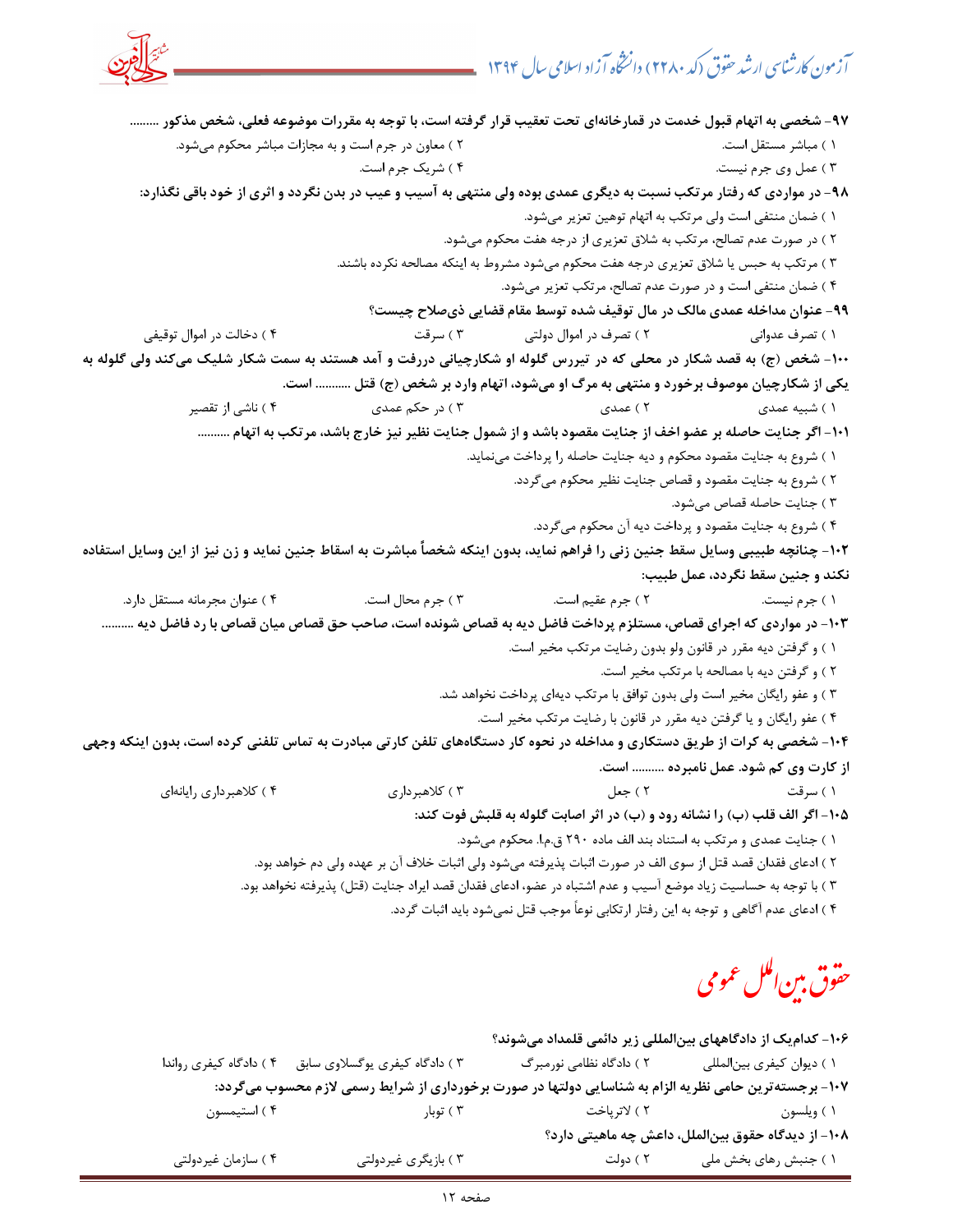-109 به مخاطره افتادن منافع حياتي كشور، كدام اصل صلاحيتي را قابل استناد مينمايد؟ ) 1 سرزميني ) 2 حمايتي ) 3 جهاني ) 4 شخصي -110 اگر ديپلمات وسط دولت پذيرنده عنصر نامطلوب اعلام شود و در خلال مهلت مقرر كشور محل مأموريت را ترك نكند، اعمال خصوصي و رسمي دوران مأموريت وي در گذشته به ترتيب چه وضعيتي خواهند داشت؟ 1 ) قابل تعقيب – مصون از تعقيب 3 ) مصون از تعقيب – قابل تعقيب 3 ) قابل تعقيب – قابل تعقيب 4 ) مصون از تعقيب – مصون از تعقيب -111 اگر **A** فاصله نقاط جزر مدخل يك فرورفتگي، و **B** اندازه قطر نيم دايرهاي مفروض باشد كه دو دهانه فرورفتگي را به هم متصل ميكند در چه صورتي فرورفتگي طبق كنوانسيون ١٩٨٢ حقوق درياها، خليج قلمداد ميشود؟ ) 1 A و B مساوي 24 مايل باشند. ) 2 A مساوي يا بيشتر از 24 مايل و B مساوي يا كوچكتر 24از مايل باشد. ) 3 A و B بزرگتر از 24 مايل باشند. ) 4 A مساوي يا كمتر و 24از B مساوي يا بزرگتر از 24 مايل باشد. -112 علت اصلي تعيين رژيمي خاص براي تنگههاي بينالمللي در كنوانسيون 1982 حقوق درياها كدام مورد بوده است؟ 1 ) افزايش ميزان ترانزيت دريايي ) 2 تحول مفهوم تنگه بينالمللي 3 ) گسترش عرض درياي سرزميني 4 ) تهديد برخي دولتها به بستن تنگههاي بينالمللي -113 اين قانون، مفهوم خسارت تنبيهي را وارد نظام حقوقي ايران كرده است: ) 1 قانون نحوه اجراي محكوميت مالي ) 2 قانون صلاحيت محاكم ايران براي رسيدگي به دعاوي مدني عليه دولتهاي خارجي 3 ) قانون حمايت از مردم فلسطين ) 4 قانون شبه جرمهاي دولتهاي خارجي -114 كداميك از اسناد زير منشور حقوق بينالملل بشر را تشكيل نمي ؟دهد ) 1 منشور ملل متحد 2 ) ميثاق بينالمللي حقوق اقتصادي، اجتماعي و فرهنگي 3 ) ميثاق بينالمللي حقوق مدني و سياسي ) 4 اعلاميه جهاني حقوق بشر -115 پس از گذشتن چه مدتي از تاريخ صدور حكم ديوان بينالمللي دادگستري، درخواست تجديدنظر (اعاده دادرسي) نسبت به حكم ديوان مطلقاً پذيرفته نميشود؟ سال 5) 1 سال 9 ) 2 ماه 6 ) 3 10 ) 4 سال -116 كدام ضرورت منجر به تكوين و توسعه حقوق بينالملل شده است؟ ) 1 همبستگي 2 ) نوعدوستي ) 3 همزيستي ) 4 همجواري -117 سرآغاز حقوق بينالملل نوين، اين معاهده قلمداد شده است؟ ) 1 ورساي ) 2 وستفالي 3 ) دراگو – پورتر 4 ) بريان – كلوگ -118 از منظر ماده 38 اساسنامه ديوان بينالمللي دادگستري، مهمترين ملاحظه در تلقي تصميمات قضايي به عنوان ابزاري فرعي جهت تعيين قواعد حقوقي كدام است؟ ) 1 اعتبار نسبي حكم قضايي 2 ) فقدان قاعده سابقه 3 ) استقلال مرجع قضايي ) 4 مستدل بودن حكم قضايي -119 كداميك در زمره حقوق نرم و قوام نيافته قلمداد ميشود؟ ) 1 معاهده مودت ميان ايران و آمريكا ) 2 منشور نورمبرگ 3 ) ميثاق بينالمللي حقوق مدني و سياسي 4 ) منشور پاريس براي اروپايي جديد -120 اين تجربه تلخ قانونگذار ايراني باعث تعيين جايگاه معاهدات در قانون مدني به جاي قانون اساسي شده است: ) 1 معاهدات حقالامتياز 2 ) معاهدات كاپيتولاسيون 3 ) پرداخت رشوه به دولتمردان ايران 4 ) مداخلات نظامي قدرتهاي بزرگ

# حقوق اداری

-121 بازسازي آثار باستاني مبتني بر كدام نظريهي مربوط به پايههاي حقوق اداري است؟ 1 ) نظريه منافع عمومي ) ن 2 ظريه قدرت عمومي 3 ) نظريه خدمات عمومي 4 ) نظريه تعدد مباني حقوق اداري -122 شهرداري چه نوع سازمان اداري محسوب ميشود؟ 1 ) مؤسسه دولتي 2 ) مؤسسه و نهاد عمومي غيردولتي 3 ) مؤسسه غيرتجاري 4 ) مؤسسه عمومي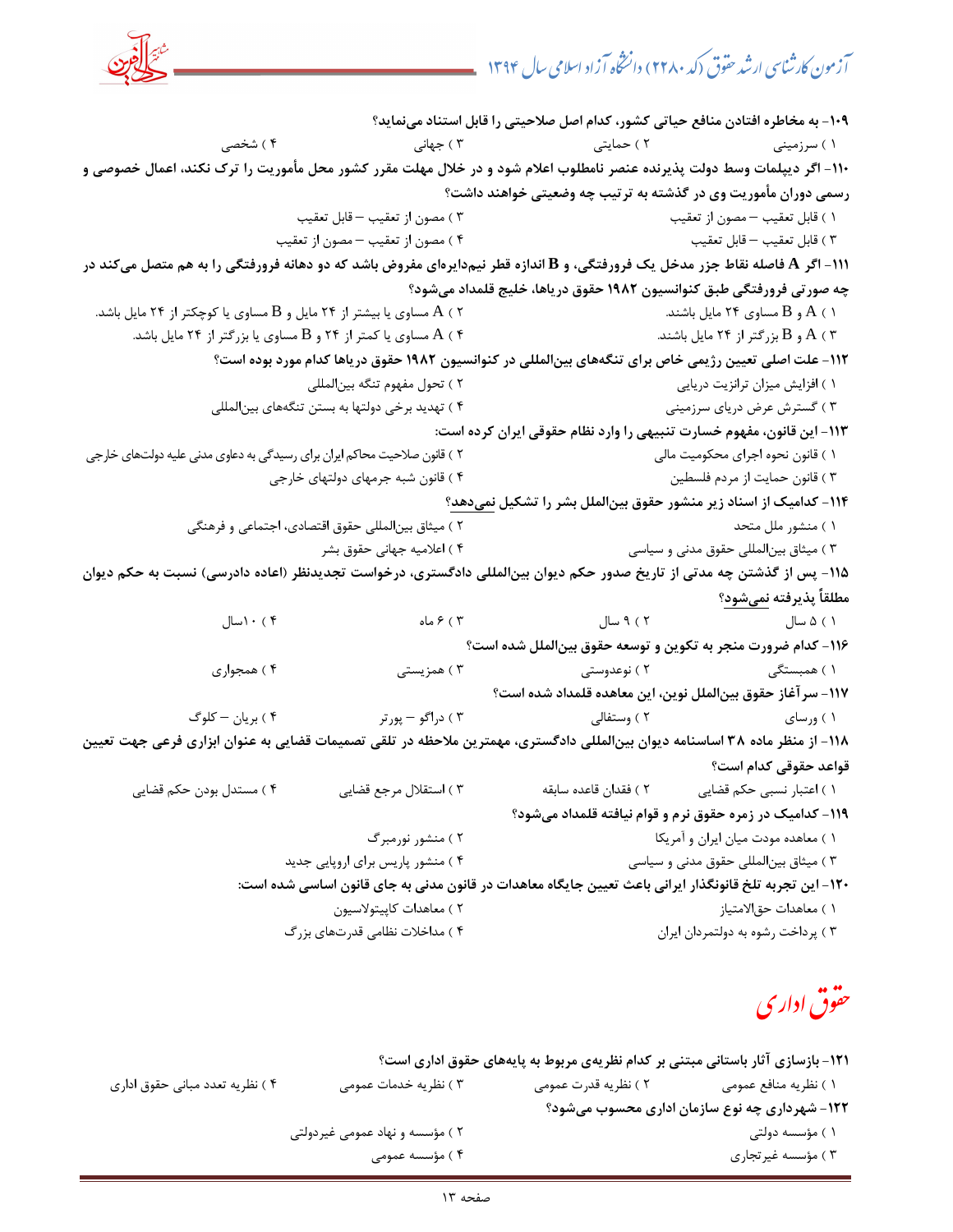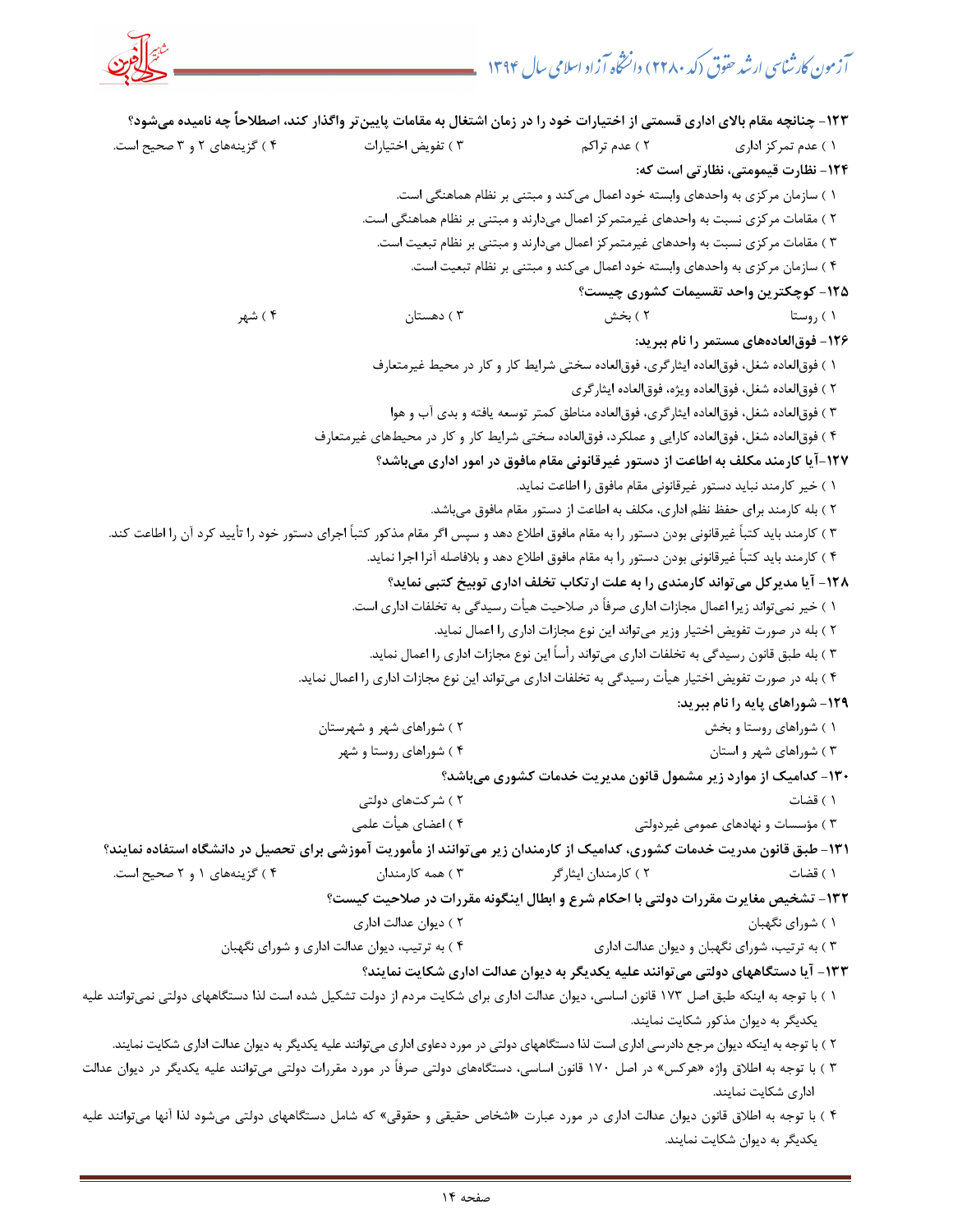

-134 رسيدگي به شكايات از مقررات دولتي در صلاحيت كدام ركن ديوان عدالت اداري قرار دارد؟

- 1 ) هيأت عمومي ديوان عدالت اداري 2 ) شعب بدوي ديوان عدالت اداري
	- ) 3 شعب تجديدنظر ديوان عدالت اداري 4 ) رئيس ديوان عدالت اداري

-135 آيا تصميمات و مصوبات جمعيت هلال احمر قابل شكايت در ديوان عدالت اداري ميباشد؟

- 1 ) فقط تصميمات جمعيت هلال احمر قابل شكايت در ديوان عدالت اداري است.
- 2 ) صرفاً مصوبات جمعيت هلال احمر قابل شكايت در ديوان عدالت اداري است.
- 3 ) همه تصميمات و مصوبات جمعيت هلال احمر قابل شكايت در ديوان عدالت اداري است.
- 4 ) با توجه به غير دولتي بودن جمعيت هلال احمر، تصميمات و مصوبات آن قابل شكايت در ديوان عدالت اداري نيست.

# حقوق ا*س*اسی

```
-136 كدام مشخصه در ايران حكايت از پارلماني بودن حكومت ميكند؟ 
                                1 ) يك مجلسي بودن حكومت 2 ) جمهوري بودن نوع حكومت 
               3 ) غيرمسئول بودن رئيس جمهور 4 ) مسئول بودن دولت در مقابل مجلس شوراي اسلامي 
                                                    -137 در آلمان فدرال قدرت كداميك از مجالس اول يا دوم بيشتر است؟ 
                             1 اند. ) هر دو داراي قدرت يكسان 2 ) هيچيك بر ديگري برتري ندارد. 
                                            3 ) بوندستاك 4 ) بوندسرات 
                                                             -138 شرايط استخدام كارشناس خارجي براي دولت چيست؟ 
                                                                        1 ) استخدام كارشناس خارجي مطلقاً ممنوع است. 
                                                                                  2 ) بايد به تصويب هيأت دولت باشد. 
                                                                            3 ) تصميم وزير يا رئيس مؤسسه كافي است. 
                                     4 ت ) دولت در موارد ضرورت با تصويب مجلس شواري اسلامي مي واند كارشناس خارجي استخدام كند. 
                                                     -139 اخذ وام بلاعوض داخلي و خارجي از طرف دولت چه حكمي دارد؟ 
                   1 ) مطلقاً مجاز نميباشد. 2 ) منوط به تصويب مجلس شوراي اسلامي است. 
3 ) كاملاً مجاز است. ) 4 اخذ وام داخلي جايز و وام خارجي منوط به تصويب مجلس شوراي اسلامي است. 
                              -140 در نظام جمهوري اسلامي ايران كداميك از انتخابات كشور لزوماً به شيوه تكنام برگزار ميگردد؟ 
         1 ) رياست جمهوري 2 ) مجلس خبرگان رهبري 3 ) اعضاي شوراي نگهبان 4 ) مجلس شوراي اسلامي 
                             -141 مصوبات مجلس شوراي اسلامي در كداميك از موارد ذيل بدون تأييد شوراي نگهبان معتبر است؟ 
                                         1 ) طرحها و لوايح فوري و تصميمات غيرعلني كه با مشاركت شوراي نگهبان به تصويب ميرسد. 
                                                 2 ) مصوباتي كه به دستور مجمع تشخيص مصلحت نظام به تصويب مجلس ميرسد. 
                                                       3 ) در صورت عدم اظهارنظر شورا پس از انقضاي بيست روز از تاريخ وصول 
                                                          4 ) در صورت عدم اظهارنظر شورا پس از انقضاي ده روز از تاريخ وصول 
                                                                   -142 حل اختلاف بين دستگاههاي اجرايي با كيست؟ 
       1 ) رئيس جمهور 2 ) محاكم دادگستري 3 ) هيأت وزيران 4 ) معاون اول رئيس جمهور 
                                       -143 در نظام جمهوري اسلامي ايران، وزيران در برابر چه مقامي مسئوليت سياسي دارند؟ 
                                 1 ) مقام رهبري 2 ) مجلس و رئيس جمهوري 
                                        3 ) مجلس 4 ) رئيس جمهوري 
                                                                                    -144 برقراري حكومت نظامي: 
                                                                         1 ) با پيشنهاد دولت و تصويب مجلس مجاز است. 
                                      2 ) در زمان جنگ و شرايط اضطراري با تصويب مجلس شوراي اسلامي براي مدت محدود آزاد است. 
                                                    3 ) در شرايط اضطراري با پيشنهاد دولت و تصويب شوراي امنيت ملي آزاد است. 
                                                                                            4 ) مطلقاً ممنوع است.
```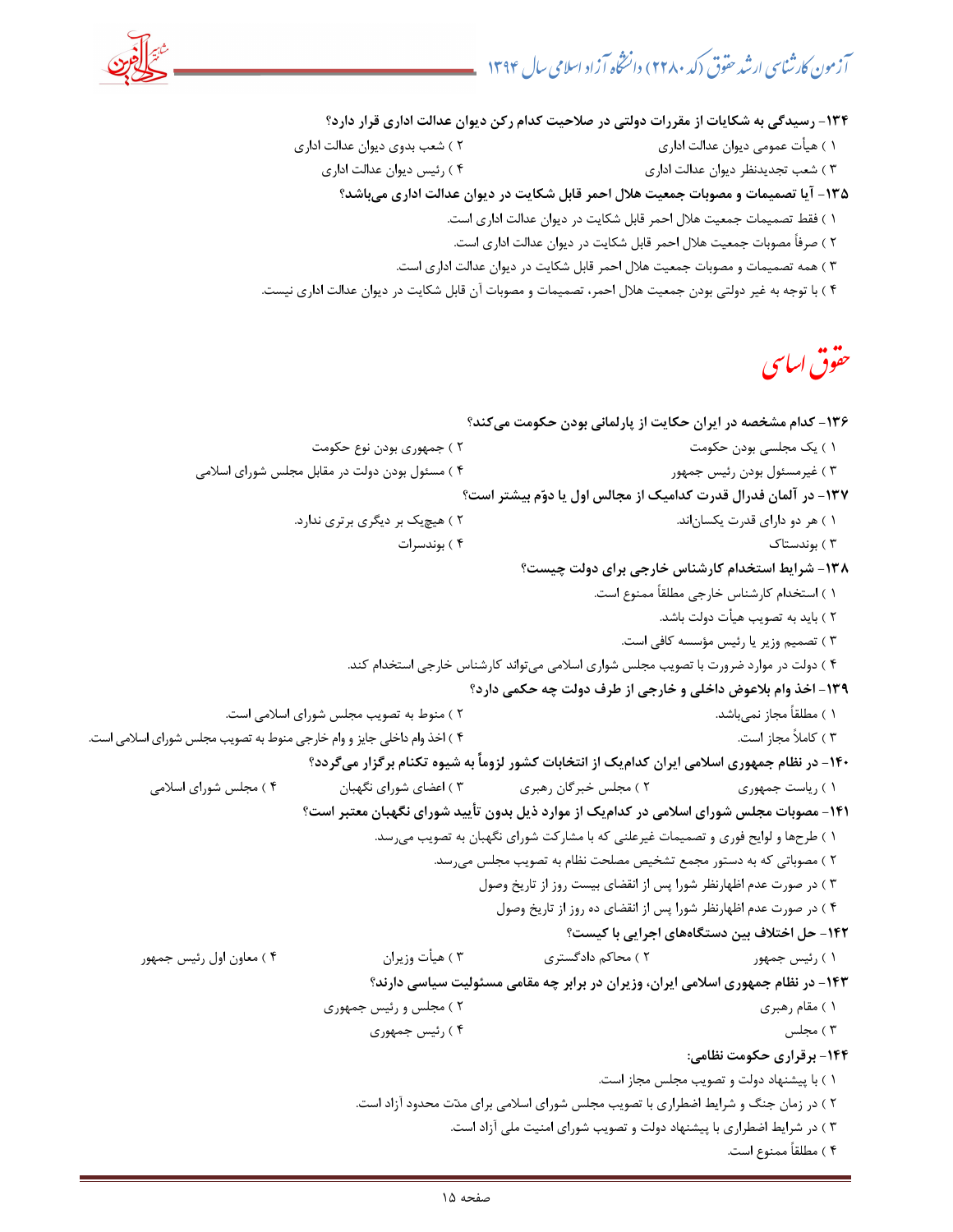

حقوق مدنی (تعهدات)

|                                                                                                                                             |                                                  |                                                                                                                  | ۱۵۱– در کدام مورد، تعهّد، معوّض است؟        |
|---------------------------------------------------------------------------------------------------------------------------------------------|--------------------------------------------------|------------------------------------------------------------------------------------------------------------------|---------------------------------------------|
| ۴ ) وكالت غيرتبرّعي                                                                                                                         | ۴) ضمان غیرتبرّعی                                | ۱ ) قرض مسلسل است المعالم المسلسل المسلسل المسلسل المسلسل المسلسل المسلسل المسلسل المسلسل المسلسل ال             |                                             |
|                                                                                                                                             |                                                  | ۱۵۲- در کدام مورد باید اخذ به شفعه را صحیح و محقّق دانست؟                                                        |                                             |
|                                                                                                                                             |                                                  | ۱ ) چنانچه قابل تقسیم بودن مورد اخذ به شفعه در زمان وقوع بیع مورد تردید قرار گیرد.                               |                                             |
|                                                                                                                                             |                                                  | ۲ ) چنانچه مبیع بودن ملک مشاع یا بیع بودن معامله ناقل ملک مشاع مورد تردید قرار گیرد.                             |                                             |
|                                                                                                                                             |                                                  | ۳ ) اگر فوری بودن اخذ به شفعه مورد تردید قرار گیرد.                                                              |                                             |
|                                                                                                                                             |                                                  | ۴ ) اگر معلوم بودن ثمن برای شفیع در زمان اخذ به شفعه مورد تردید قرار گیرد.                                       |                                             |
|                                                                                                                                             |                                                  |                                                                                                                  | ۱۵۳- درباره حقالعملکار، کدام مورد صحیح است؟ |
|                                                                                                                                             |                                                  | ۱ ) حقالعمل کار به نام خود ولی به حساب دیگری معامله میکند.                                                       |                                             |
|                                                                                                                                             |                                                  | ۲ ) حقالعمل کار موظف به اجرای تعهدات ناشی از معاملهای که به حساب آمر منعقد میکند، در برابر طرف دیگر معامله نیست. |                                             |
|                                                                                                                                             |                                                  | ۳ ) در صورت تخلف از جانب حق لعمل کار، اعمال حقوقی او نسبت به آمر نافذ خواهد بود.                                 |                                             |
|                                                                                                                                             |                                                  | ۴ ) در زمان انشای عقد، حقالعمل کار باید عنوان خود را در معامله به اطلاع طرف دیگر برساند.                         |                                             |
| ۱۵۴- آیا طرفین قرارداد میتوانند با ابطال قرارداد، ماهیت و آثار عقد و روابط خود را به حالتی برگردانند که گویی اصلاً عقدی به وجود نیامده است؟ |                                                  |                                                                                                                  |                                             |
|                                                                                                                                             | ۲) فقط در قراردادهای مستمر میتوانند.             | ۱ ) فقط در قراردادهای آنی میتوانند.<br>۱ ) فقط در قراردادهای آنی میتوانند.                                       |                                             |
|                                                                                                                                             | ۴ ) مطلقاً میتوانند.                             |                                                                                                                  | ۳ ) مطلقاً نمیٍتوانند.                      |
|                                                                                                                                             |                                                  |                                                                                                                  | ۱۵۵– از عقود زیر کدامیک، عهدی است؟          |
|                                                                                                                                             | ۴ ) عاریه صحت است. (۴ ) مقاطعه کاری              | ۱ ) وكالت مساحد المسلم المعنى المسلم المسلم المسلم المسلم المسلم المسلم المسلم المسلم المسلم المسلم المسلم الم   |                                             |
| ۱۵۶- چنانچه مورد عقد پس از فسخ و پیش از اینکه به مالک پیش از عقد برگردانده شود و قبل از مطالبه مالک نزد گیرنده بدون تعدی و                  |                                                  |                                                                                                                  |                                             |
|                                                                                                                                             |                                                  |                                                                                                                  | تفريط تلف گردد، آيا گيرنده ضامن است؟        |
|                                                                                                                                             | ۲ ) گیرنده ضامن نیست.                            |                                                                                                                  | ۱ ) گیرنده ضامن است.                        |
|                                                                                                                                             | ۴ ) گیرنده ضامن نیست اگر عقد فسخ شده امانی باشد. |                                                                                                                  | ۳ ) گیرنده ضامن است اگر فسخ کننده عقد باشد. |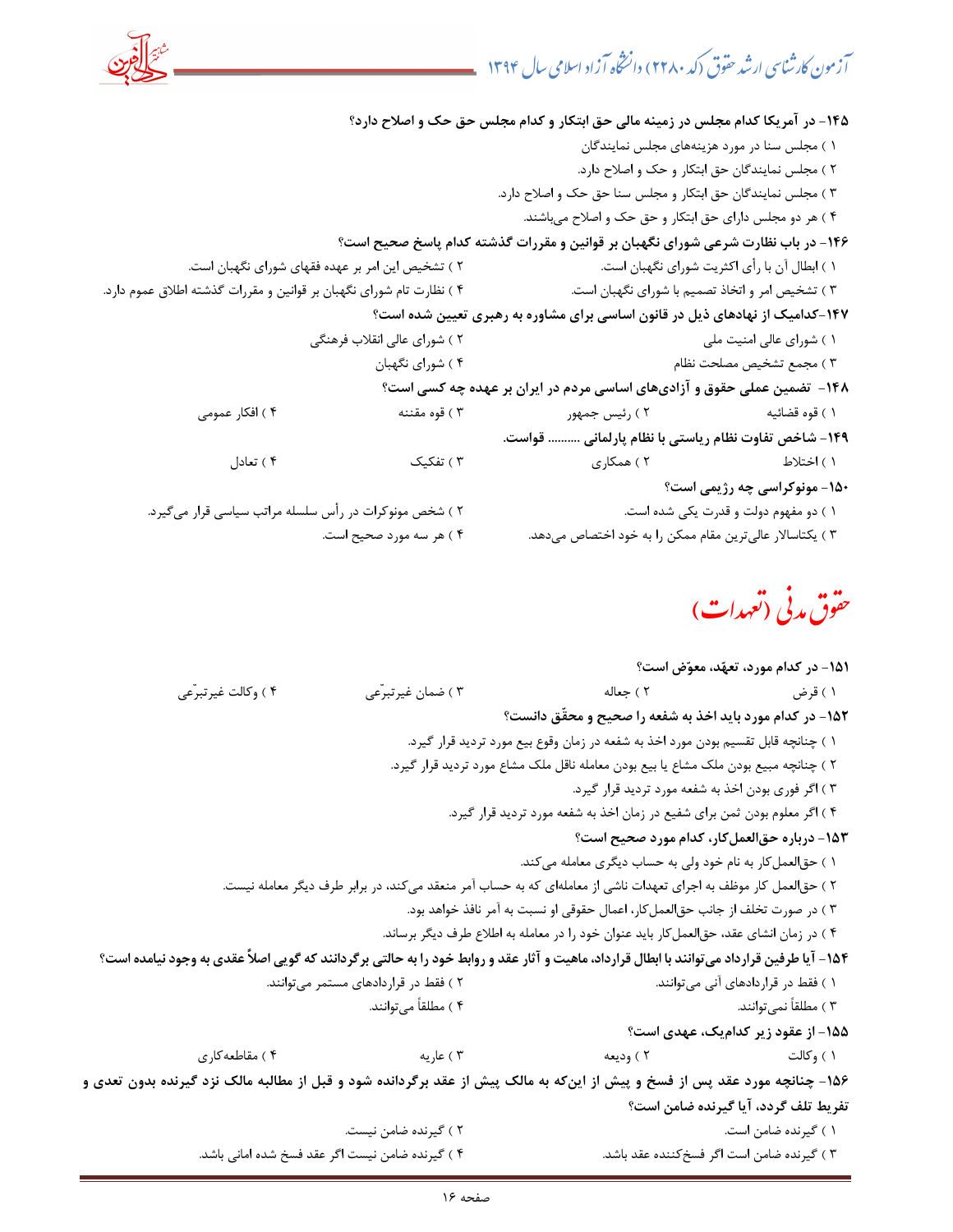

-157 در عقد عهدي كه عنوان آن مشخص نشده است يكي از طرفين، متعهد به انجام عملي در زمان مقرّر است چنانچه او نتواند مورد تعهد را در زمان مزبور انجام دهد يا از انجام آن خودداري كند و معلوم نباشد كه زمان، قيد تعهد بوده يا نه روابط طرفين چگونه قابل تحليل است؟

1 ) متعهدله فقط ميتواند خسارت بگيرد.

2 ) متعهدله ميتواند متعهد را به انجام تعهد الزام كرده و علاوه بر آن خسارت بگيرد.

3 ) متعهدله ميتواند قرارداد را فسخ يا متعهد را به انجام تعهد الزام كند. به علاوه از او خسارت بگيرد.

4 ) متعهدله فقط ميتواند قرارداد را فسخ كند و علاوه بر آن خسارت بگيرد.

-158 چنانچه مال تلف شده قيمي باشد پس از اقاله قيمت چه زماني بايد ادا شود؟

 1 ) زمان عقد 2 ) زمان تلف 3 ) زمان اقاله 4 ) زمان مطالبه -159 پيمانكاري متعهد به احداث يك واحد نيروگاه با تهيه لوازم فني آن ميشود و بعداً در اثر بحران اقتصادي غيرقابل پيشبيني با شرايطي

روبرو ميشود كه هزينه اجراي طرح به چند برابر مبلغي كه در قرارداد معين شده بود ميرسد. وضعيت قرارداد و روابط طرفين چگونه قابل تحليل است؟

1 ) به رغم وضعيت پيش آمده پيمانكار ملزم به اجراي تعهد است.

2 ) قرارداد به علت عدم امكان اجراي موضوع آن خود به خود منفسخ ميشود.

3 ) قرارداد حتي بدون موافقت متعهدله قابل تعديل است.

4 ) متعهد ميتواند در صورت عدم آمادگي متعهدله براي جبران شرايط حادث، قرارداد را فسخ كند.

-160 عدم امكان اجراي تعهد قراردادي از ابتدا، همچنين عدم امكان حادث پس از تشكيل قرارداد چه تأثيري بر قرارداد ميگذارد؟

- 1 ) در مورد اول قرارداد، باطل و در مورد دوم قرارداد قابل فسخ است. 2 ) در مورد اول قرارداد قابل فسخ و در مورد دوم قرارداد منفسخ است.
	- 3 ) در مورد اول قرارداد باطل و در مورد دوم قرارداد منفسخ است. ) 4 در هر دو مورد قرارداد باطل است.

-161 هرگاه تعهد به سود ثالث، به وسيله اين شخص رد شود، وضعيت قرارداد در صورت مورد اصلي قرارداد بودن سود ثالث و شرط ضمن عقد بودن سود ثالث چيست؟

- 1 ) در هر دو صورت قرارداد باطل است. 2 ) در صورت اول قرارداد، باطل و در صورت دوم قابل فسخ است.
- 3 ) در هر دو صورت قرارداد قابل فسخ است. 4 ) در صورت اول قرارداد قابل فسخ و در صورت دوم باطل است.

-162 فروشنده عين معين آن را بدون اذن خريدار به عنوان ايفاي تعهد به ثالث تسليم ميكند. چنانچه خريدار پس از تلف عين مزبور در يد ثالث نسبت به قبض مورد معامله رضايت دهد معامله مزبور چه حكمي دارد؟

 1 ) غيرنافذ است. 2 ) باطل است. 3 ) صحيح است. ) 4 منفسخ است. -163 در كدام مورد، تضمينات تعهد سابق همچنان باقي ميماند؟ 1 ) انتقال سفته 2 ) تبديل تعهد 3 ) حواله 4 ) ضمان -164 در كدام مورد تغيير وضعيت قرارداد ممكن نيست؟ 1 ) عقد نافذ به عقد منفسخ 2 ) عقد قابل فسخ به عقد غيرقابل فسخ 3 ) عقد نافذ به عقد غيرنافذ ) 4 عقد غيرقابل فسخ به عقد قابل فسخ -165 در كدام مورد، ايقاع، فقط با اراده انشايي مقارن با وسيله ابراز آن محقق ميگردد؟

1 ) اعراض 2 ) ابراء 3 ) حيازت مباح 4 ) رجوع از طلاق

حقوق بين اللل خصوصى

|                      |                                                                                                                             | ۱۶۶ –  بنیادی ترین حق بشری تلقی میگردد.              |                                 |
|----------------------|-----------------------------------------------------------------------------------------------------------------------------|------------------------------------------------------|---------------------------------|
| ۴ ) ازدواج           | ٣ ) انتخاب اقامتگاه                                                                                                         | ۲ ) آزادی بیان                                       | ۱ ) حق حیات                     |
|                      |                                                                                                                             |                                                      | ۱۶۷– رد تابعیت یعنی:            |
|                      | ٢ ) عدم پذيرش تقاضاى تابعيت شخص پناهنده                                                                                     | ١ ) رد تابعيت كشورى كه قصد تحميل تابعيت خود را دارد. |                                 |
|                      | ۴ ) تغییر اقامتگاه بدون اعلام به کشور ثانوی                                                                                 |                                                      | ٣) عدم رعايت تشريفات ترك تابعيت |
|                      | ۱۶۸- طفل متولد شده در خاک کشور ترکیه از پدر و مادر نامشخص زمانی که در ایران یافت شود تابعیت  را دارد. (بر اساس قانون ایران) |                                                      |                                 |
| ۴ ) ایرانی - ترکیهای | ۳ ) ترکیه                                                                                                                   | ۲ ) غیرایرانی                                        | ۱ ) ایرانی                      |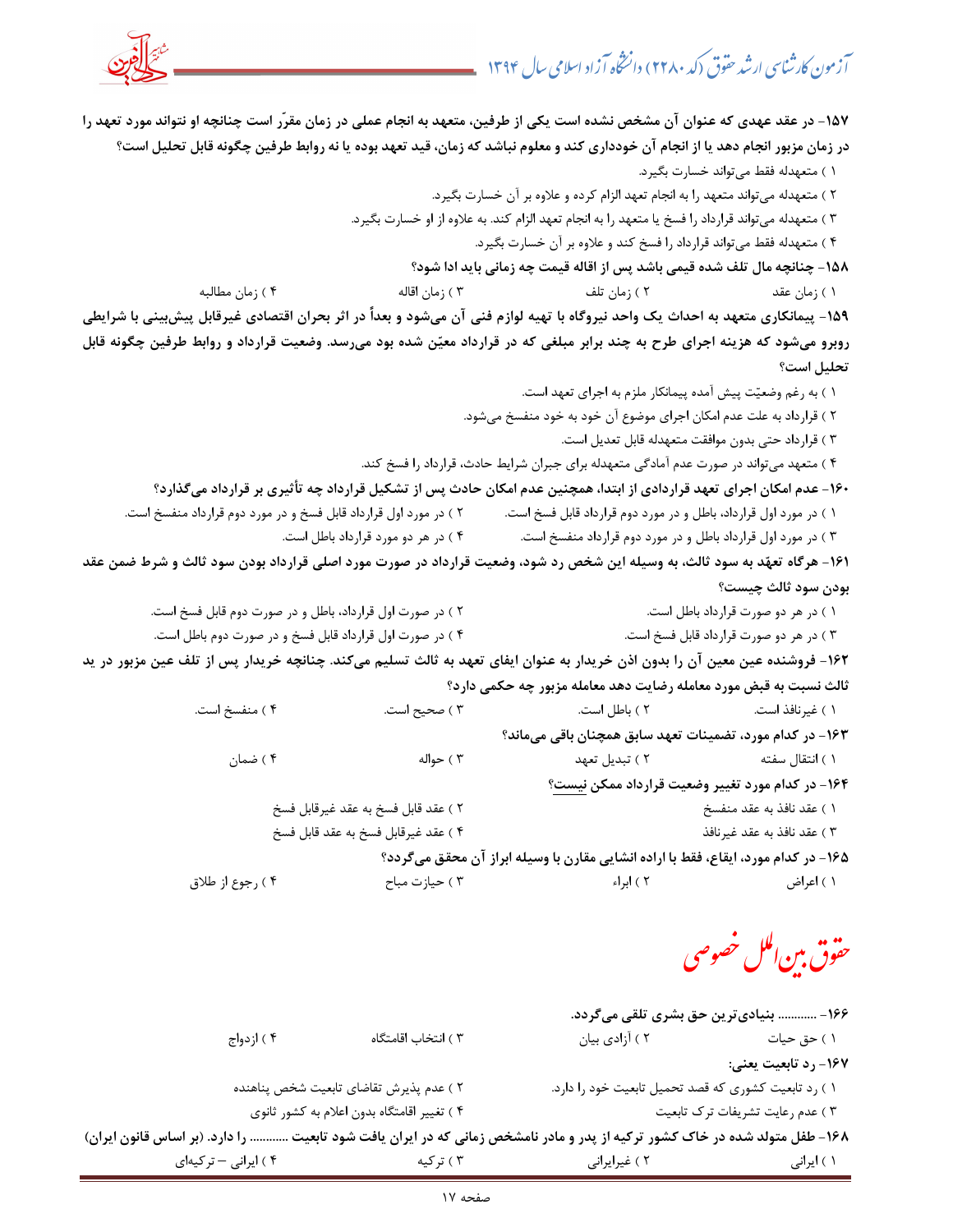

-169 رابطهي بين نظم عمومي در حقوق داخلي و حقوق بينالملل خصوصي: 1 ) رابطه مادي صرف دارند. 2 ) رابطه حقوقي ندارند ولي رابطه مادي دارند. 3 ) عموم و خصوص من وجه 4 ) عموم و خصوص مطلق -170 دعواي مطالبه نفقه بين زن ايراني و مرد فرانسوي كه در ايران به عقد ازدواج درآمدهاند و در ايران اقامت دارند در: 1 ) دادگاه ايران رسيدگي ميشود چون قاضي دادگاه ايران فقط قوانين ايران را مستند رأي قرار ميدهد. 2 ) دادگاه ايران رسيدگي ميشود ولي قاضي دادگاه بر اساس تابعيت زوج كه طبق قانون مدني رئيس خانواده است حكم صادر مينمايد. 3 ) دادگاه ايران قرار عدم صلاحيت به شايستگي دادگاه مدني پاريس صادر مينمايد. 4 ) دادگاه كشور بيطرف كه رسيدگي را زودتر شروع نموده باشد. -171 هرگاه مرد افغاني و زن افغاني كه به موجب رواديد رسمي در ايران اقامت دارند به علت مشكلات قصد جدائي داشته باشند، قانون كدام كشور صالح است؟ 1 ) قانون محل اقامت دائمي 2 ) قانون مقر دادگاه تقديم دادخواست 3 ) قانون كشور افغانستان 4 ) گزينههاي 3و 1 -172 در فرضي كه يحيي فوتباليست حرفهاي است و در مورد امور مالياتي و در بحث تعارض قوانين، قاضي ايران نتواند قانون امور مالياتي ايران را به موقع اجرا گذارد لازم است: 1 ) چون قاضي در صورت عدم رسيدگي مستنكف از اتخاذ تصميم است، بايد طبق قانون كشور خارجي رسيدگي نمايد. 2 ) قاضي ميتواند يكي از دو قانون را برگزيند. 3 ) قرار عدم صلاحيت صادر نمايد. 4 ) ضمن صدور قرار عدم صلاحيت، قانون صالح را تعيين نمايد. -173 كدام گزينه نادرست است؟ 1 ) استرداد مجرمين از حقوق دولت پذيرنده يا محل اقامت بيگانه است. 2 ) تا زماني كه قرارداد بين دولتها نباشد استرداد مجرمين صورت نميپذيرد. 3 ) استرداد مجرمين فقط در صورت ماهده بينالمللي امكانپذير است. 4 ) اصل مجرميت دوگانه از شرايط استرداد است. -174 از لحاظ تقدم و تأخر كدا ميك از موارد ذيل اولويت دارند: -1 تعارض قوانين 2 - اهليت تمتع 3 - قواعد راجع به تابعيت 1) 1-7-3 ( 3) 1-3-1 ( 3) 4 ) 4 ( 7 ) 1-7-1 ( 3) 4 ) 1-7-1 ( 3) 4 ) 1-7-1 ( 3) 4 ) 1-7-1 ( 3) 4 ) 1-7-1 ( 3) 4 ( 3) 4 ( 3) 4 ( 3) 4 ( 3) 4 ( 3) 4 ( 3) 4 ( 3) 4 ( 3) 4 ( 3) 4 ( 3) 4 ( 3) 4 ( 3) 4 ( 3) 4 ( 3) 4 ( 3) 4 ( 3) 4 -175 **Apatride** يعني: 1 ) مقابله با تبعيض نژادي 2 ) عدم تعلق به هيچ دولتي 3 ) داشتن دو يا چند رابطه حقوقي و مادي با دو يا چند كشور (تابعيت) 4 ) داشتن دو يا چند اقامگاه مؤثر -176 اقدام عليه حزب حاكم و به قصد براندازي: 1 ) جرم ملي است. 2 ) جرم عمومي است. 3 ) جرم سياسي است. 4 ) تمام موارد -177 تعاليم مذهبي بر اساس نظر كدام حقوقدان ضابطه تشخيص نظم عمومي است؟ 1 ) ساويني 2 ) هوگوگروسيوس 3 ) لاپنزا ) ا 4 بن خلدون -178 احمد از سال 1356 تا 1393 در آمريكا زندگي مينمايد و از دولت ايالات متحده گذرنامه اخذ مينمايد، بنابراين داراي تابعيت آمريكائي ميباشد. در تابستان 1393 كه به ايران آمد در كمال تأسف متوجه شد پدر وي (محمود) دار فاني را وداع نموده حال براي تقسيم تركه ترديد دارد كه كدام قانون حاكم است؟ فرض: پدر وي (محمود) نيز تابعيت كشور آمريكا را دارا ميباشد. 1 ) تابعيت ايران در صورتي كه به دادگاه اعلام نمايد موجب حاكميت قانون ايران ميگردد والا قانون آمريكا 2 ) مطلق تابعيت ايران قانون ايران را حاكم مينمايد. 3 ) قانون محل اقامت مؤثر وي 4 ) هيچكدام -179 كداميك از گزينههاي ذيل اشتباه است؟ 1 ) قاضي مكلف به پذيرش احاله درجه اول و دوم ميباشد. 2 ) احاله در تعارض منفي قابل اعمال نيست. 3 ) قاضي مكلف به پذيرش احاله درجه اول و مخير در پذيرش احاله درجه دوم است. 4 ) گزينههاي 3و 1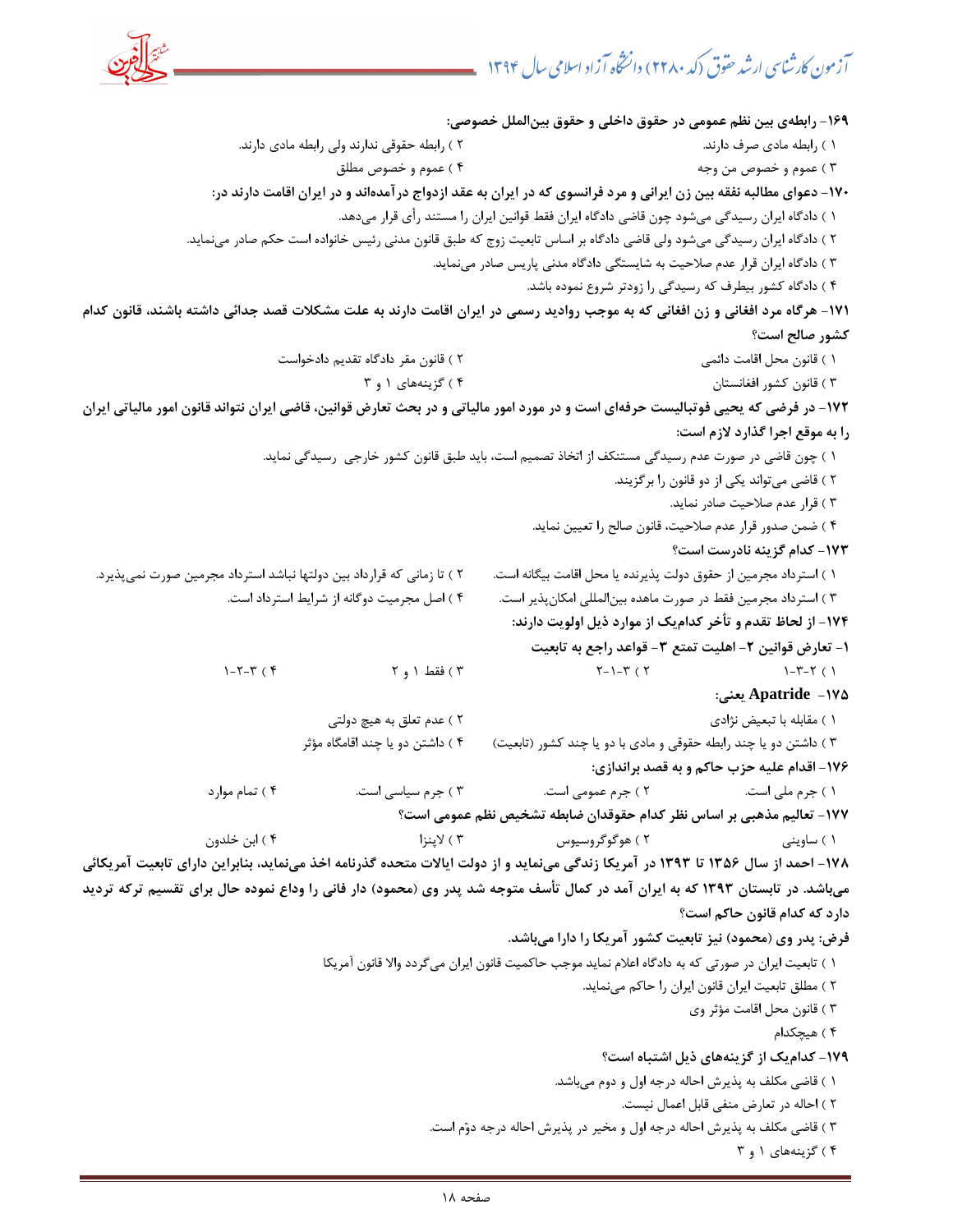آزمون کارشناسی ارشد حقوق (کد ۲۲۸۰) دانشخاه آزاد اسلامی سال ۱۳۹۴



-180 مشكل اسناد توصيف ........... بوده و تابع قانون .......... ميباشد.

1 ) اصلي – مقر دادگاه 2 ) فرعي – مقر دادگاه 3 ) اصلي – سبب 4 ) فرعي – سبب

۔<br> آیین داد سی کیفری

-181 كداميك از الگوهاي زير در مرحله تحقيقات مقدماتي در نظام كيفري ايران بيشتر مورد عمل قرار ميگيرد؟ 1 ) الگوي رعايت تشريفات قانوني 2 ) الگوي دادرسي عادلانه 3 ) الگوي كنترل جرم 4 ) الگوي دادرسي اتهامي -182 صلاحيت دادگاه ايراني در رسيدگي به جرم ارتكابي شخص غيرايراني عليه يكي از اتباع ايران در خارج از كشور، مشمول كداميك از عناوين زير است؟ 1 ) صلاحيت حمايتي – حفاظتي 2 ) صلاحيت جهاني 3 ) صلاحيت بينالمللي 4 ) صلاحيت شخصي -183 مدت اعتبار و مهلت اعتراض به قرار ممنوعيت خروج از كشور، به ترتيب چقدر است؟

 1 ) يكسال – يك ماه 2 ) شش ماه – بيست روز 3 ) يكسال – بيس ت روز 4 ) شش ماه – ده روز -184 نهاد «معامله اتهام» كه در برخي كشورهاي با سنت كامن لايي وجود دارد با كداميك از موارد زير در حقوق كيفري ايران مشابهت دارد؟ 1 ) ترك تعقيب 2 ) الزامي بودن تعقيب 3 ) تعليق تعقيب 4 ) معافيت از كيفر

-185 كدام جمله در مورد تجديدنظرخواهي محكومعليه كيفري نسبت به محكوميت ضرر و زيان ناشي از جرم صحيح است؟

1 ) تجديدنظر در خصوص محكوميت ضرر و زيان ناشي از جرم مستلزم پرداخت هزينه دادرسي طبق امور حقوقي است.

2 ) تجديدنظر در خصوص محكوميت به ضرر و زيان ناشي از جرم مستلزم پرداخت هزينه دادرسي طبق امور حقوقي نيست.

 3 ) دادگاه با عنايت به توانايي يا عدم توانايي محكومعليه در خصوص پرداخت هزينه دادرسي تجديدنظر محكوميت ضرر و زيان ناشي از جرم، طبق امور حقوقي اتخاذ تصميم خواهد نمود.

4 ) براي معافيت از پرداخت هزينه دادرسي تجديدنظر محكوميت ضرر و زيان ناشي از جرم ميبايست ادعاي اعسار محكومعليه پذيرفته شود.

-186 هرگاه شاكي خصوصي با رعايت تشريفات قانوني، دادخواست مطالبه ضرر و زيان ناشي از جرم را نيز تقديم دادگاه جزايي نموده باشد و دادگاه جزايي حكم بر برائت متهم صادر نمايد، در خصوص دادخواست مطالبه ضرر و زيان كدام گزينه صحيح است؟

) 1 با صدور حكم برائت، موجبي براي اعمال صلاحيت دادگاه كيفري باقي نميماند و ميبايست پرونده را با صدور قرار عدم صلاحيت به دادگاه حقوقي ارسال نمايد. 2 ) با توجه به برائت متهم در امر كيفري، در خصوص دادخواست ضرر و زيان نيز بايد لزوماً حكم به بيحقي شاكي صادر نمايد.

- 3 ) امكان ادامه رسيدگي دادگاه كيفري به دادخواست مذكور و صدور حكم مبني بر محكوميت حقوقي متهم تبرئه شده در اين دادگاه وجود دارد.
- 4 ) رسيدگي و صدور حكم در خصوص دادخواست مذكور منوط به احراز مجرميت متهم است و در صورت صدور حكم برائت دادگاه جزايي در مورد دادخواست ضرر و زيان مواجه با تكليف خاصي نميباشد.

-187 هرگاه شخصي متهم به ارتكاب جرايم متعددي شود كه در صلاحيت دادگاه عمومي، نظامي و انقلاب هستند و از حيث كيفر نيز مساوي باشند، به ترتيب متهم بايد در كدام دادگاه محاكمه شود؟

 1 ) عمومي – انقلاب – نظامي 2 ) انقلاب – عمومي – نظامي 3 ) نظامي – انقلاب – عمومي 4 ) انقلاب – نظامي – عمومي ۱۸۸- مرجع صالح رسيدگي به اتهامات رؤسا و اعضاي شعب سازمان تعزيرات حكومتي كه در مقام رسيدگي به پروندههاي قاچاق كالا و ارز مرتكب ميشوند كدام مورد است؟

- ) 1 دادسرا و دادگاههاي محل وقوع جرم 2 ) دادسرا و دادگاههاي مركز استان محل وقوع جرم
	- 3 ) دادسرا و دادگاههاي مركز كشور 4 ) شعب تجديدنظر ويژه قاچاق كالا و ارز

-189 در مرحله تحقيقات مقدماتي، متهم در جريان انجام تحقيق چه تعداد وكيل مي تواند همراه خود داشته باشد؟

1 ) يك نفر 2 ) دو نفر 3 ) سه نفر 4 ) محدوديتي ندارد.

-190 كدام گزينه در خصوص رسيدگي به جرايم اطفال و نوجوانان نادرست است؟

1 ) دادگاه صادر كننده حكم قطعي با توجه به گزارش هاي واصله از كانون اصلاح و تربيت مي تواند در رأي قطعي مجدداً تجديدنظر كند.

 2 ) درصورتيكه مصلحت طفل اقتضاء نمايد عليرغم امكان حضور طفل، رسيدگي در قسمتي از مراحل دادرسي ميتواند در غياب متهم انجام شود در اين صورت رأي غيابي و قابل واخواهي است.

3 ) كليه محكوميتهاي كيفري اطفال و نوجوانان فاقد آثار كيفري است.

4 ) چنانچه ولي يا سرپرست طفل به احضاريه دادگاه توجه نكند علاوه بر جلب ولي يا سرپرست، امكان احضار و جلب طفل نيز وجود دارد.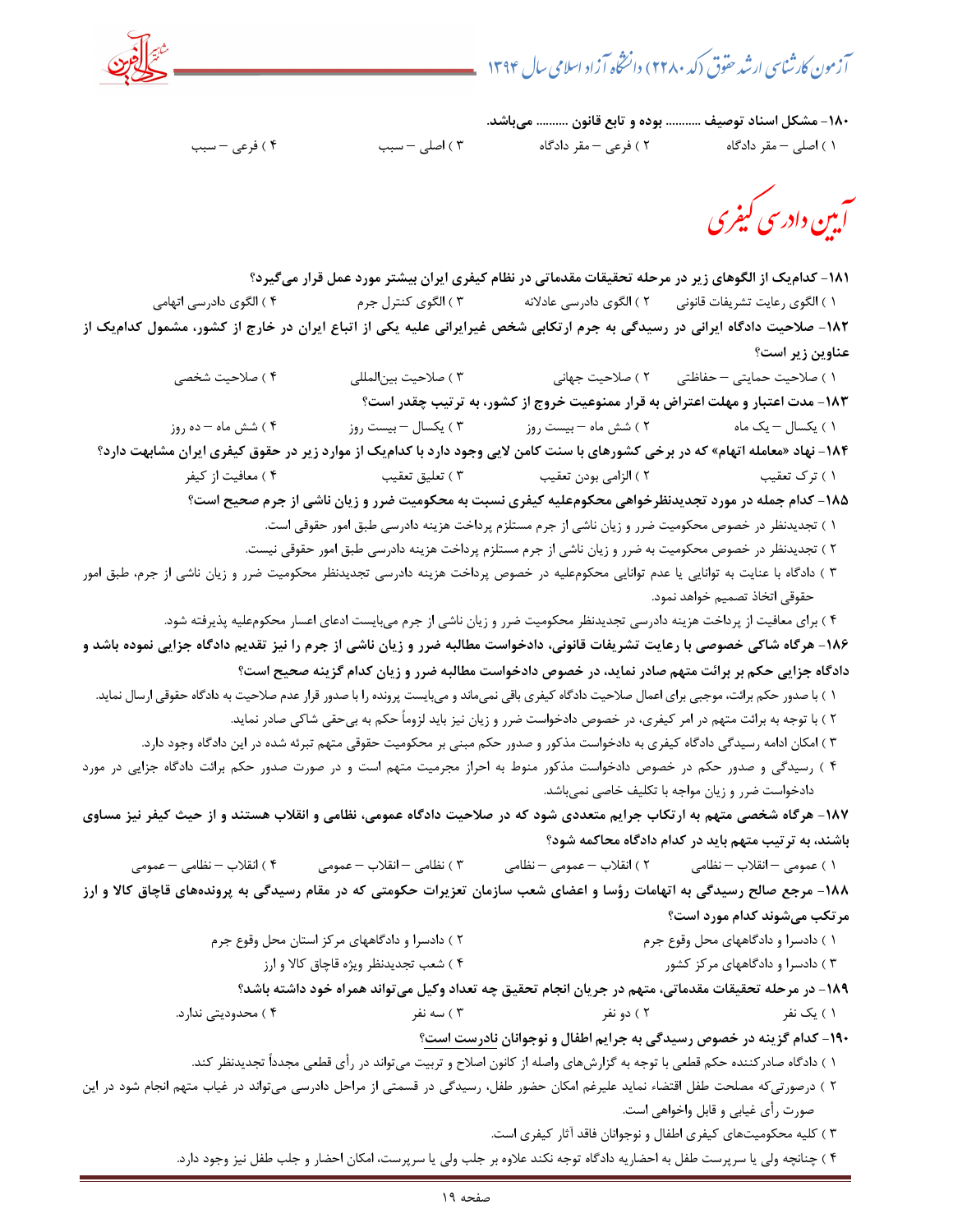

#### اصول فقه

| ۱۹۶- کدام مورد در زمرهٔ احکام تکیفی است؟                                                                        |                                                             |
|-----------------------------------------------------------------------------------------------------------------|-------------------------------------------------------------|
| ۱) مسئولیت نمایندگان مجلس در برابر ملت                                                                          | ۲ ) جایز بودن عقد ودیعه                                     |
| ۳ ) صحت وقف بر معدوم به تبع موجود                                                                               | ۴ ) آزادی اشخاص در انتخاب شغل مورد علاقه                    |
| ۱۹۷- کدام مورد از احکام وضعی است؟                                                                               |                                                             |
| ١ ) شرطيت اهليت متعاقدين در صحت قراردادها                                                                       | ۲ ) ممنوعیت تفتیش عقاید                                     |
| ۳ ) اباحه تصرف اشخاص در ملک خود                                                                                 | ۴ ) موظف بودن تجار به داشتن دفاتر تجارتی                    |
| ۱۹۸– کدام مورد از احکام واقعی ثانوی است؟                                                                        |                                                             |
| ١ ) حرمت اتلاف و تخريب مال ديگران                                                                               | ٢ ) باطل بودن معاملات صغير غيرمميّز                         |
| ۳ ) ممنوعیت استخدام کارشناسان خارجی از طرف دولت                                                                 | ۴ ) دادن اختیار وضع بعضی از قوانین به کمیسیونهای داخلی مجلس |
| ۱۹۹– کدام جمله دارای مفهوم مخالف است؟                                                                           |                                                             |
| ١ ) هر كس بايد داراي نام خانوادگي باشد.                                                                         |                                                             |
| ۲ ) ضامنی که به قصد تبرع ضمانت کرده باشد حق رجوع به مضمونعنه را ندارد.                                          |                                                             |
| ۳ ) حیوانات و اشیایی که مالک آن را برای عمل زراعت اختصاص داده باشد از حیث صلاحیت محاکم در حکم مال غیرمنقول است. |                                                             |
| ۴ ) سارق محکوم به حد میشود.                                                                                     |                                                             |
| ۲۰۰– از کدامیک از الفاظ زیر می توان استفاده اطلاق کرد؟                                                          |                                                             |
| ١ ) كسى نمى تواند بدون اذن مالك در مال او تصرف كند.                                                             |                                                             |
| ۲ ) بیع فاسد <u>اثری</u> در تملک ندارد.                                                                         |                                                             |
| ۳ ) <u>زنی</u> که شوهر او غایب مفقودالاثر بوده و حاکم او را طلاق داده باشد باید عدم وفات نگه دارد.              |                                                             |
| ۴ ) هیچ <u>مالی</u> را نمی¤وان از تصرف مالک آن بیرون کرد مگر به حکم قانون                                       |                                                             |
|                                                                                                                 |                                                             |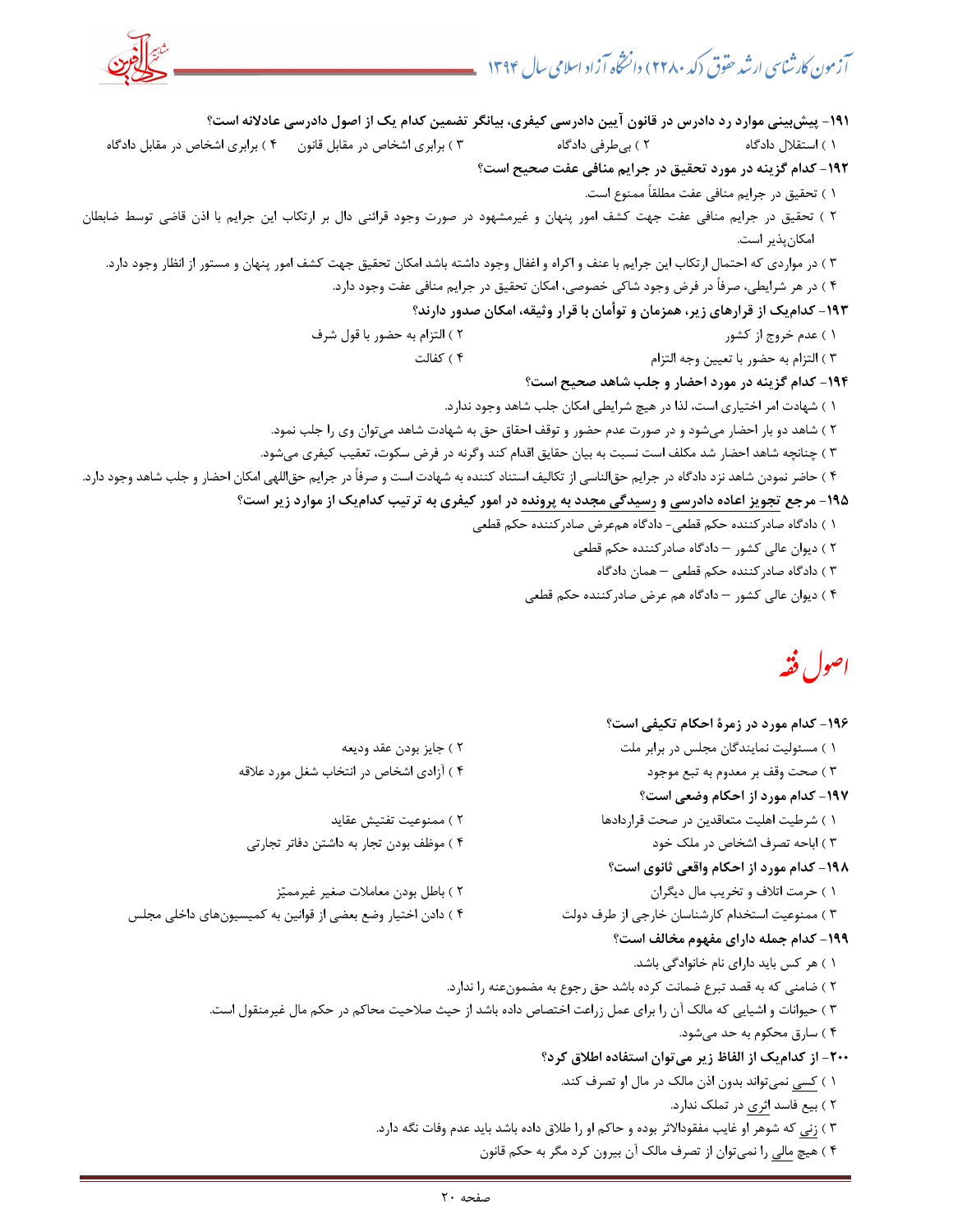-201 در كدام مورد، عام، استغراقي است؟ 1 ) در صورتيكه ولي دم متعدد باشد موافقت همه آنها در قصاص لازم است. 2 ) اگر مالك تمام يا قسمتي از مال مغصوب را از يكي از غاصبين بگيرد حق رجوع به قدر مأخوذ به غاصبين ديگر ندارد. 3 ) هر يك از زن و مرد ميتواند براي عقد نكاح وكالت به غير بدهد. 4 ) براي تصويب قطعنامه در شوراي امنيت بايد همه اعضاء دائم آن شورا با آن قطعنامه موافق باشند. -202 بنابراين كه استصحاب كلي قسم دوم اصلي معتبر و قابل اجرا باشد چنانچه قراردادي واقع شود ولي معلوم نباشد كه بيع بوده يا هبه وضعيت قرارداد چگونه است؟ ) باي 1 د حكم به عدم تشكيل قرارداد كرد. 2 ) بايد حكم به تحقق قرارداد بيع و ترتّب آثار آن كرد. 3 ) بايد حكم به تحقق قرارداد هبه و ترتيب آثار آن كرد. 4 ) بايد حكم به تحقق كلي قرارداد و ترتب آثار مشترك بين بيع و هبه كرد. -203 در كدام مورد به كمك اصل تأخر حادث بايد حكم به تشكيل قرارداد كرد؟ 1 ) پس از ايجاب فروشنده دو حادثه اتفاق ميافتد رجوع موجب و قبول خريدار- تاريخ رجوع فروشنده معلوم و تاريخ قبول خريدار مجهول است. 2 ) بعد از ايجاب فروشنده دو حادث هاتفاق ميافتد قبول خريدار و رد آن از جانب وي، تاريخ قبول معلوم و تاريخ رد، مجهول است. 3 ) در بيع سلف ترديد ميشود كه قبض ثمن قبل از تفرّق متعاقدين بوده يا بعد از آن. 4 ) در بيع مكاتبهاي، موجب در نامه ايجاب، يك هفته به مخاطب مهلت ميدهد كه قبولي خود را اعلام كند، مخاطب، قبولي خود را ارسال كرده ولي معلوم نيست قبل از انقضاي يك هفته بوده يا بعد از آن. -204 كدام مورد از مصاديق شبهه موضوعي و مجراي اصل برائت است؟ 1 ) مجتهد با توجه به ادله معتبر علم دارد كه در ظهر روز جمعه خواندن يك نماز واجب است ولي نميداند واجب، نماز جمعه است يا نماز ظهر 2 ) شخص، جهت قبله را نميشناسد و آن مردد ميان چهار طرف است. 3 ) بدهكار ميداند كه يك ميليون تومان بدهكار است اما نميداند به (الف) بدهكار است يا (ب) ) ( 4 الف) ميداند كه به (ب) بدهكار است اما نميداند دو ميليون تومان بدهكار است يا سه ميليون تومان -205 تقدم ادله نفي اضطرار و اكراه بر ادله احكام اوليه از چه بابي است؟ 1 ) تخصيص 2 ) تخصص 3 ) حكومت 4 ) ورود -206 تقدم دليل اجتهادي بر اصل تخيير عقلي از چه بابي است؟ 1 ) ورود 2 ) حكومت 3 ) تخصيص 4 ) تخصص -207 مطابق ماده 1287 «ق.م. اسنادي كه در اداره ثبت اسناد و املاك و يا دفاتر اسناد رسمي يا نزد مأمورين رسمي در حدود صلاحيت آنها بر طبق مقررات قانوني تنظيم شده باشد رسمي است.« ولي در ماده ٢ قانون صدور چک چنين آمده است: «چکـهاي صادره عمده بانکـهايي که طبق قوانين ايران در داخل كشور داير شده يا ميشوند ... در حكم اسناد لازمالاجرا است ...» بنابراين رابطه بين ماده 2 قانون صدور چك و ماده 1287 ق.م. كدام مورد است؟ 1 ) ورود 2 ) حكومت 3 ) تخصص 4 ) تخصيص -208 در كدام مورد نهي از انجام معامله دلالت بر بطلان آن دارد؟ 1 ) مديون نميتواند مالي را كه از طرف حاكم ممنوع از تصرف در آن شده در مقام وفاي به عهد تأديه نمايد. 2 ) ازدواج كارمندان وزارت امور خارجه با اتباع بيگانه و يا كساني كه قبلاً بر اثر ازدواج به تابعيت ايران درآمدهاند ممنوع است. 3 ) مرد نميتواند با داشتن زن، همسر دوم اختيار كند مگر در موارد زير ... 4 ) صدور چك بيمحل ممنوع است. -209 نسبت ميان شهرت روايي و شهرت عملي كدام است؟ 1 ) عموم و خصوص مطلق 2 ) عموم و خصوص من وجه 3 ) تباين 4 ) تساوي -210 استدلالي كه در آن ذهن از قضاياي جزيي به نتيجهاي كلي ميرسد چه ناميده ميشود؟ 1 ) استقراء 2 ) تمثيل 3 ) قياس 4 ) مصالح مرسله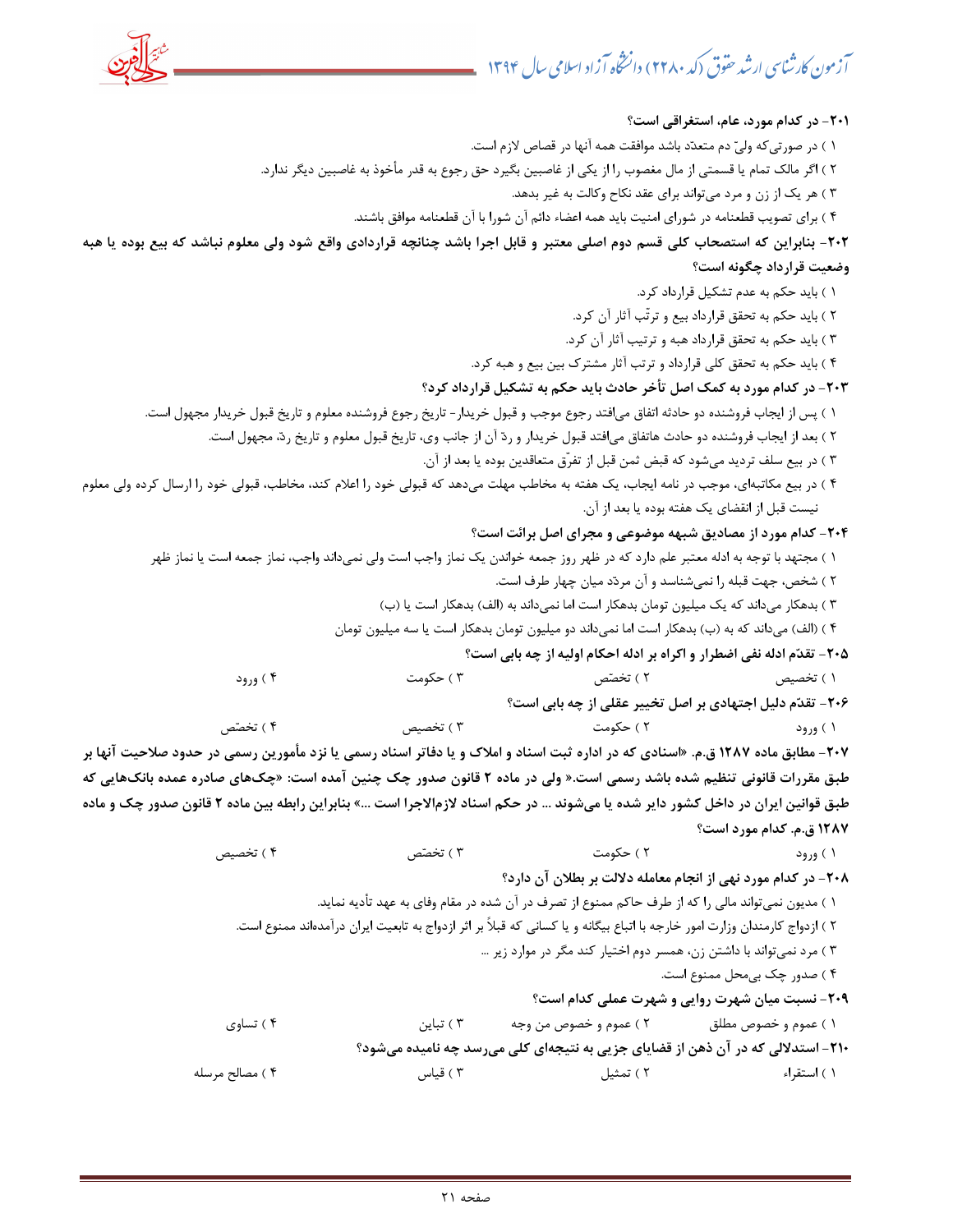

 GH &%ن

-221 عين الاستثناء المنقطع في الجمل التاليـة:

ايٌّ من هذه الأجوبــة صحيحــة؟ (عيّن الإجابــة الصحيحــة) -211 اثر جهود مضنيـة للقنصل العام الايراني ثم الافراج عن النزلاء الايرانيين بالسجن المركزي في دبي. 1 ) تلاشهاي كنسول ايران باعث شد ايرانيان زنداني در زندان مركزي دبي از شرايط بهتري برخوردار شدند. 2 ) به دنبال تلاشهاي سر كنسول ايران تعدادي از زندانيان ايراني زندان مركزي دبي آزاد خواهند شد. 3 ) بر اثر تلاشهاي بيوقفه كنسول ايران زندانيان ايراني زندان مركزي دبي آزاد ميشوند. 4 ) بر اثر تلاشهاي بيوقفه سركنسول، زندانيان ايراني زندان مركزي دبي آزاد شدند. ٢١٢- انّه صحفِّيّ مشهور و قد تعرّفتُ عليه في الطائرة مؤخّراً 1 ) او روزنامهنگار مشهوري است و اخيراً در هواپيما با او آشنا ش .د 2 ) او سردبير مشهوري است و اخيراً در هواپيما با او آشنا شديم. 3 ) او خبرنگار مشهوري است و اخيراً در هواپيما با او آشنا شدي. 4 ) او روزنامهنگار مشهوري است و اخيراً در هواپيما با او آشنا شدم. -213 تعقد المنظمـة العربيـة للتنميـة الاداريـة مؤتمرها الأول حول التسويق في الوطن العربي. 1 ) سازمان توسعه اداري نخستين كنفرانس خود را دربارهي بازاريابي در جهان عرب برگزار ميكند. ٢ ) سازمان بازرسي اداري عرب نخستين كنفرانس خود را در مورد ايجاد بازار بينالمللي در جهان عرب برگزار ميكند. 3 ) سازمان نوسازي اداري عرب نخستين كنفرانس خود را براي رسيدن به بازار جهاني در دنياي عرب برگزار خواهد كرد. 4 ) سازمان توسعه مديريت، نخستين كنفرانس خود را در خصوص خوار بار جهان عرب برگزار خواهد كرد. -214 بحث وزراء خارجيـة النمسا و بولندا سبل تطوير العلاقات الثنائيـة بين البلدين و طرق مكافحـة الارهاب الدولي. ۱ ) وزراي خارجه مجارستان و لهستان راههاي گسترش روابط دوجانبه بين دو كشور و راههاي همكاري در مبارزه با تروريسم بينالمللي را مورد بحث قرار دادند. 2 ه ) وزراي خارجه مجارستان و ليتواني راه اي گسترش روابط دوجانبه و راههاي مبارزه با تروريس م بينالمللي را به بحث گذاشتند. ۳ ) وزراي خارجه اتريش و لهستان راههاي گسترش روابط دوجانبه بين دو كشور و راههاي مبارزه با تروريسم بينالمللي را مورد بحث قرار دادند. ۴ ) وزراي خارجه آلمان و اتريش راههاي همكاري گسترش روابط دوجانبه بين دو كشور و راههاي مبارزه با تروريسم بينالمللي را مورد گفتگو قرار دادند. ٢١۵ - لجنــة حقوق الانسان ناقشت اخيراً مشروع اتفاقيــة سيرفع الي الجمعيــة العامــة للمصادقــة عليه. 1 ) اخيراً كميته حقوق بشر پيش نويس پيمان نامهاي را مورد مناقشه قرار داده كه مجمع عمومي در تأييد آن رأي خواهد داد. 2 ) سازمان حقوق بشر اخيراً قطعنامهاي را مورد بحث و بررسي قرار داده كه مورد تأييد عموم جمعيت خواهد بود. 3 ) كميساريهاي حقوق بشر سرانجام طرح قانوني مورد توافق مجمع عمومي را مورد مناقشه و بررسي قرار خواهد داد. 4 ) اخيراً كميته حقوق بشر طرح توافقنامهاي را مورد بحث و بررسي قرار داده كه براي تصويب به مجمع عمومي داده خواهد شد. أكمل الفراغ بالإجابـة الصحيحـة ٢١۶- إن الدبلوماسيــة هي ادارة العلاقات الدوليــة عن طريق ............. او طريقــة ......... و إدارة هذه العلاقات بواسطــة السفراء و الممثلين بالد لوماسيين. 1 ) المباحثات، تقديم 2 ) المذاكرات، تكثير 3 ) المفاوضات، معالجـة 4 ) المحاورات، تفاهم ٢١٧- تعتبر المعاهدات و الاتفاقيات الدوليــة مصدراً مهماً و أولياً من مصادر القواعد الدبلوماسيــة، و هذه ......... لم تظهر الي ........... الوجود إلّا منذ القرن التاسع عشر. 1 ) الاتفاقيات، ظاهر 2 ) المعاهدات، حيز 3 ) المعاهدة، حدود 4 ) المسابقات، مصدر 818–تقويم أعمال ............. القانوينـــة في موضوع العلاقات الدبلوماسيـــة خاصـــة موضوع .............. و الامتيازات. 1 ) الهيئات، الحصانات 2 ) الممثليات، الدفاع 3 ) السفارات، الحمايـة 4 ) الكتب، الحصانـة -219 إن تنظيم بعثـة كل دولـة ........ بإرادتها و بحريتها و بصلاحياتها و .......... تأمين مصالحها مع الدول الأخري 1 ) يعتمد، بنظام 2 ) يتصل، بموضوعيـة 3 ) يتحكّم، بكافيـة 4 ) يرتبط، بكيفيـة -220 المستشاريـة القنصليـة في حال عدم وجود ............. قنصليـة في الدولـة المعتمد لديها، يحقّ للبعثـة الدبلوماسيـة القيام ........ قنصليـة و بالتالي انشاء اقسام قنصليـة تهتّم بالوضائف المكلف بها. 1 ) ممثليـة، باشياء 2 ـ) بعث ة، بمهام 3 ـ) بناي ة، بأمور 4 ) عمارة، بموضوعات

) 1 جاء القوم إلاّ زيداً 2 ) جاء المسافرون إلاّ حقائبهم 3 ) جاء الرجالُ إلاّ أبي 4 ) جاء القوم إلا آبائَهم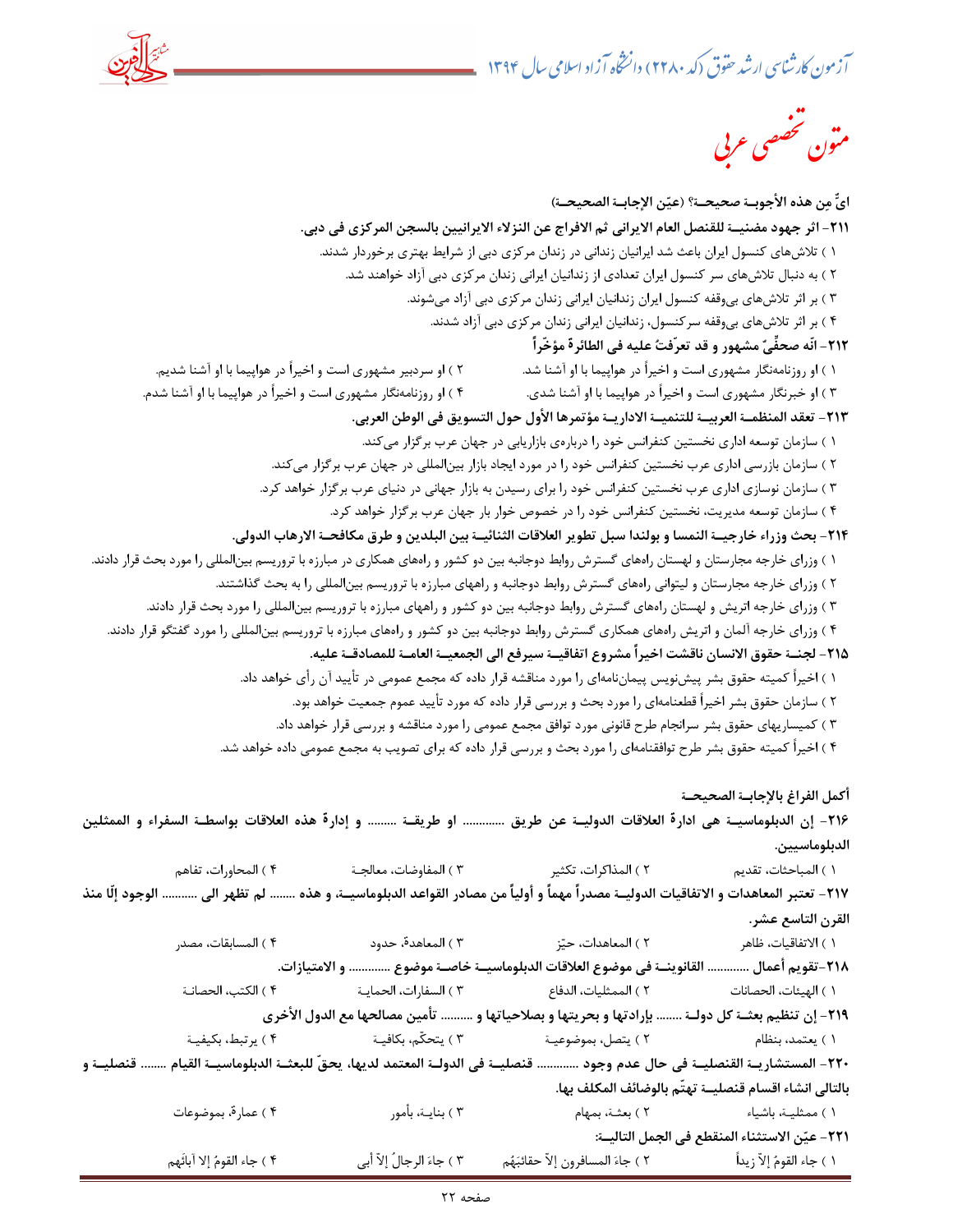

-222 ما هو اعراب (شهود) في العبارة التاليـة (دموعي علي هواك شهودي):

 1 ) مجرور 2 ) تقديراً منصوب 3 ) تقديراً مر وعف 4 ) محلاً منصوب -223 عين الإعراب الصحيح في الجمل التاليـة: ) 1 الحرم مزدحمـةٌ لكنَّ الحاجات تطوف في الكعبـة 2 ) لعلَّ المسافرتين عوت دين الي أهلينهما 3 ) لي زملاء كثيرينِ و زميلات كثيرة 4 ) حب الدنيا و سعادتها سيذهبانِ بحسناتي في الآخرة -224 ما هو الخطا في إعراب الجمل التاليـة: 1 ) رأيت ـربعأ ة لأعشراً ف طالبٍ في الجامعـة 2 ) رأيت أربع عشرة أ لف طالبـة في الجامعـة 3 ) اشترك ـربعأ ة أعشر لف طالبٍ في الامتحان 4 ) اشتركت أربعـة عشر الف طالبـ ٍ -225 أين الخطأ في إعراب الجمل التاليـة: ) ا 1 لنجاح ليس مقصوراً علي النابغين 2 ) كان ذلك ن جاح له و لو لم يكسب مالٌ كثيرٌ 3 ) شجعه عزم ه علي مواصلـ ةِ الخُطي من غير خوف 4 ( لا قيمـ َة للمال إذا صحبه فقرُ النفس

۴ ) اشتركت أربعــة عشر الف طالبــة في الامتحان

مق**وق <sup>ثب</sup>ت** اساد و املاك

-226 كداميك از موارد زير در تفاوت افراز و تفكيك صحيح است؟ 1 ) بعد از تفكيك حال اشاعه از بين نم يرود بر خلاف افراز 2 ) بعد از افراز حالت اشاعه از بين نميرود بر خلاف تفكيك 3 ) تفكيك فقط مربوط به آپارتمان و افراز فقط مربوط به زمين است. 4 ) افراز فقط مربوط به آپارتمان و تفكيك فقط مربوط به زمين است. -227 اسناد عادي در چه صورت اعتبار اسناد رسمي را دارند؟ 1 ) در صورتي كه بر روي اوراق مخصوصي تنظيم گردند. 2 ) اگر نزد مشاوران املاك و با كد رهگيري تنظيم شده باشند. 3 ) اگر طرفي كه سند بر عليه او اقامه شده است صدور آن را از منتسباليه تصديق نمايد. 4 ) اگر امضاء اشخاص ذيل آن گواهي شده باشد. -228 رسيدگي به تعارض در اسناد مالكيت به عهده چه مرجعي است؟ 1 ) دادگستري 2 ) ديوان عدالت اداري 3 ) شوراي عالي ثبت 4 ) هيأت نظارت -229 آيا آراي شوراي عالي ثبت قابل اعتراض است؟ 1 ) خير قابل اعتراض نيست. 2 ) قابل اعتراض در ديوان عدالت اداري ست.ا 3 ) قابل اعتراض است و كند. خود شورا مجدداً رسيدگي مي 4 ) قابل اعتراض است و مرجع اعتراض هيئت نظارت است. -230 سردفتران اسناد رسمي از تنظيم و ثبت كداميك از اسناد ذيلالذكر ممنوع هستند؟ 1 ) اسنادي هك يك طرف آن اتباع خارجه باشند. 2 ) اسناد املاك واقع در اس تانهاي غير از محل خدمت سر دفتر 3 ) اسناد مربوط به كساني كه در خدمت سردفتران هستند. 4 ) اسناد مربوط به شخص حقوقي (شركت) ثبت شده در خارج از ايران -231 كداميك از موارد زير جزء حقوقي كه در سند مالكيت درج ميشوند، نيست؟ 1 ) حق ارتفاق 2 ) حقوق ديني كه اشخاص نسبت به مالك ملك دارند. 3 ) منافع واگذار شده براي بيش از سه سال 4 ) حقوق عيني تبعي براي بستانكاران با وثيقه -232 درخواست اجراي مفاد سند رسمي در مورد مهريه و تعهدات ضمن ثبت ازدواج نسبت به اموال غيرمنقول ثبت شده از كدام مرجع به عمل ميآيد؟ ) 1 دفتر اسناد رسمي تنظيمكننده سند 2 ) دفتر ازدواج تنظيمكننده سند ازدواج 3 ) دادگاه صالحه 4 ) ادارات ثبت ۲۳۳- كداميك از موارد زير از ويژگيهاي سند رسمي محسوب نميشود؟ 1 ) لازمالاجراء بودن 2 ) تاريخ آن نسبت به متعاملين و اشخاص ثالث معتبر است. 3 ) عدم نياز به توديع خسارات احتمالي براي تأمين خواسته در دعاوي مستند به سند رسمي 4 ) ادعاي جعل در مورد آن پذيرفته نميشود.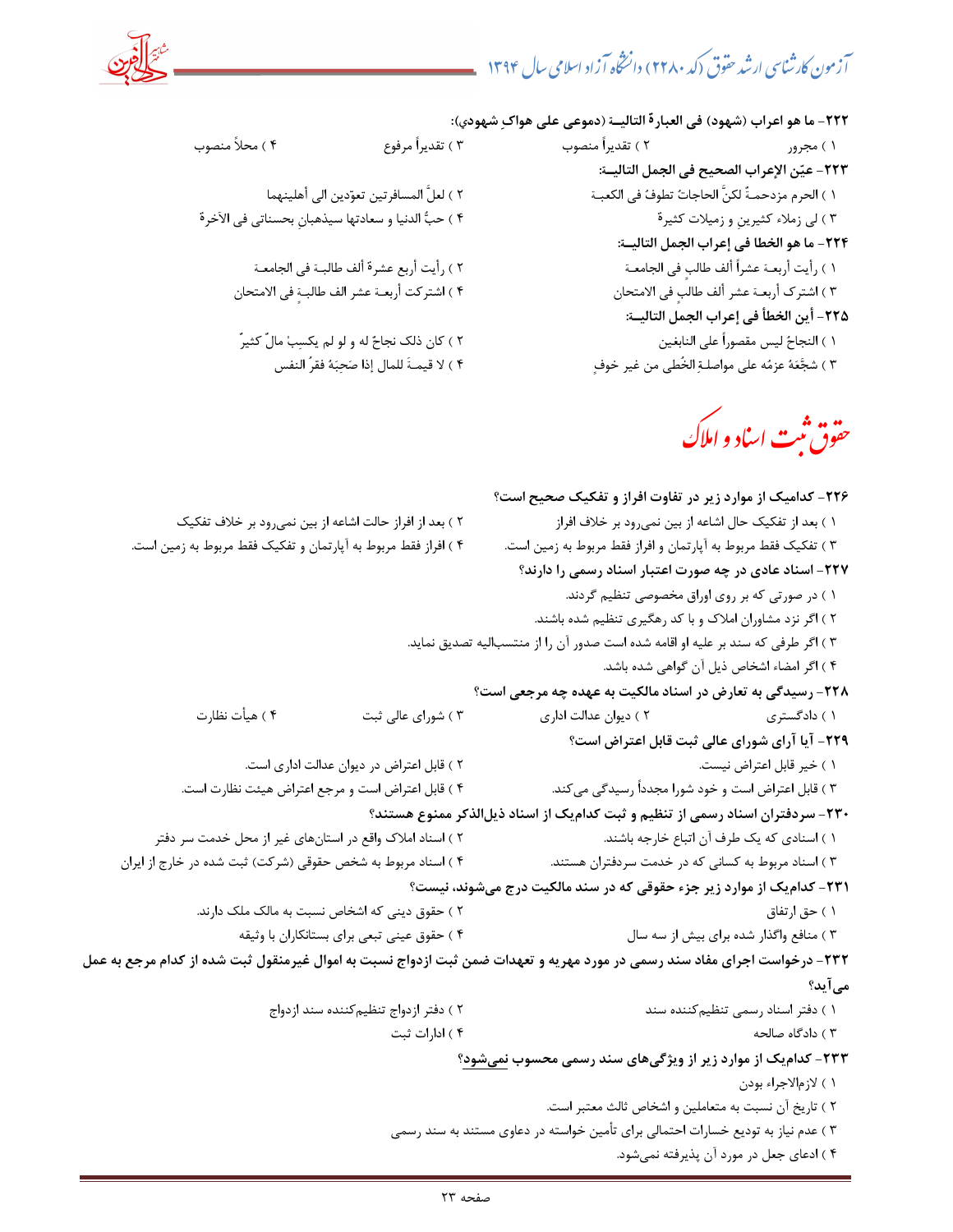

-234 كداميك از گزينههاي زير درباره كانون سردفتران و دفترياران نادرست است؟ ) دا 1 راي شخصيت حقوقي است. ) از 2 نظر نظامات تابع قوه قضائيه است. 3 ) نهادهاي دولتي و زير نظر رئيس جمهور است. 4 ) داراي استقلال مالي است. -235 كداميك از اشخاص زير را نميتوان به سمت سردفتري انتخاب يا ابقاء كرد؟ 1 ) افراد مبتلا به بيماريهاي مزمن 2 ) محكومين به انفصال موقت از وكالت دادگستري در مدت انفصال 3 ) دارندگان ليسانس حقوق از كشورهاي خارجه 4 ) دفترياران ديپلمه با داشتن هفت سال سابقه دفترياري -236 آيا نسبت به تعقيب انتظامي و تخلفات سردفتران و دفترياران، مرور زمان پيشبيني شده است؟ 1 ) مرور زمان دو ساله پيشبيني شده است. 2 ) مرور زمان پنج ساله پيشبيني شده است. 3 ) مرور زمان ده ساله پيشبيني شده است. 4 ) مرور زمان پيشبيني نشده است. -237 تنظيم سند رسمي براي كداميك از معاملات و قراردادهاي زير الزامي است؟ ) ا 1 جارهنامه نسبت به محلهاي تجاري 2 ) وكالت فروش اموال منقول 3 ) انتقال سهمالشركه در شركت با مسئوليت محدود 4 ) وصيتنامه تمليكي -238 راجع به اختيارات و تكاليف سردفتران كدام گزينه صحيح است؟ 1 ) سردفتران ميتوانند اسناد كساني را كه تحت ولايت ايشان هستند، ثبت كنند. 2 ) سردفتران در صورت امتناع از تنظيم سند، بايد علت را كتباً به تقاضاكننده اعلام نمايند. 3 ) سردفتران مجازند اسنادي را كه مدلول آن با اخلاق حسنه مخالف است، ثبت كنند. 4 ) سردفتران در برابر متعاملين مسئول جبران خسارات ناشي از تقصير يا تخلف در تنظيم اسناد نيستند. -239 مرجع اعتراض نسبت به ملك در حال ثبت كيست؟ 1 ) دادگستري 2 ) شوراي عالي ثبت 3 ) هيأت نظارت 4 ) ادارهي ثبت -240 در مورد املاك ثلث باقي، حق تقاضاي ثبت با چه كسي است؟ 1 ) دولت 2 لهم ) موصي 3 ) وصي 4 ) وراث

حقوق مالی و مبانی علم اقتصاد

-241 در ارتباط خمس و زكاة با ماليات كدام گزينه صحيح است؟ 1 ) با پرداخت خمس و زكاة، پرداخت ماليات قانوناً منتفي ميگردد. 2 ) پرداخت هيچيك الزام شرعي و قانوني ندارد. 3 ) با پرداخت ماليات پرداخت خمس و زكاة شرعاً ساقط ميشود. 4 ) پرداخت ماليات قانوناً و خمس و زكاة شرعاً الزامي است. -242 فرار مالياتي براي چه گروهي از توليدكنندگان آسانتر است؟ 1 ) توليدكنندگان كالاهاي غيرضروري 2 ) توليدكنندگان خدمات غيرضروري 3 ) توليدكنندگان كالاها و خدمات كاملاً ضروري ) تو 4 ليدكنندگان كالاهاي نسبتاً ضروري -243 كداميك از وظايف مندرج در 4 گزينهي زير در رأس وظائف بانك مركزي ميباشد؟ 1 ) حفظ و ارتقاء ارزش پول كشور در برابر ساير ارزها ٢ ) نظارت مستمر بر عملكرد ساير بانكها با صدور بخشنامههاي قانوني 3 ) دريافت مطالبات ارزي ايران از ساير كشورها با طرح دعوي در مراجع بينالمللي 4 ) افزودن به حجم پولهاي در گردش كشور با انتشار اسكناسهاي جديد -244 براي كاهش نرخ تورم پيشنهاد مندرج در كدام گزينه مؤثرتر است؟ 1 ) كاهش مبادلات نفت در مقابل كالا با ساير كشورها ) 2 همكاري مردم در خودداري از اسراف ) 3 جهش بلند در افزايش سرمايهگذاري كشور 4 )كاهش نرخ توالد در سطح كشور -245 تعريف تراز پر داختها در كدام گزينه صحيح است؟ 1 ) ارتباط بين ميزان ارزش واردات با ارزش صادرات كشور را طي زمان معين بيان مي كند. ٢ ) ميزان پرداخت بدهيهاي كشور به صندوق بينالمللي پول طي يكسال را بيان مي كند. 3 ) مبين تساوي ميزان بدهيها و طلبهاي كشور از سائر كشورها ميباشد. 4 ) تعريف « » ها تراز پرداخت در هيچ كدام از گزينهها صحيح نميباشد.